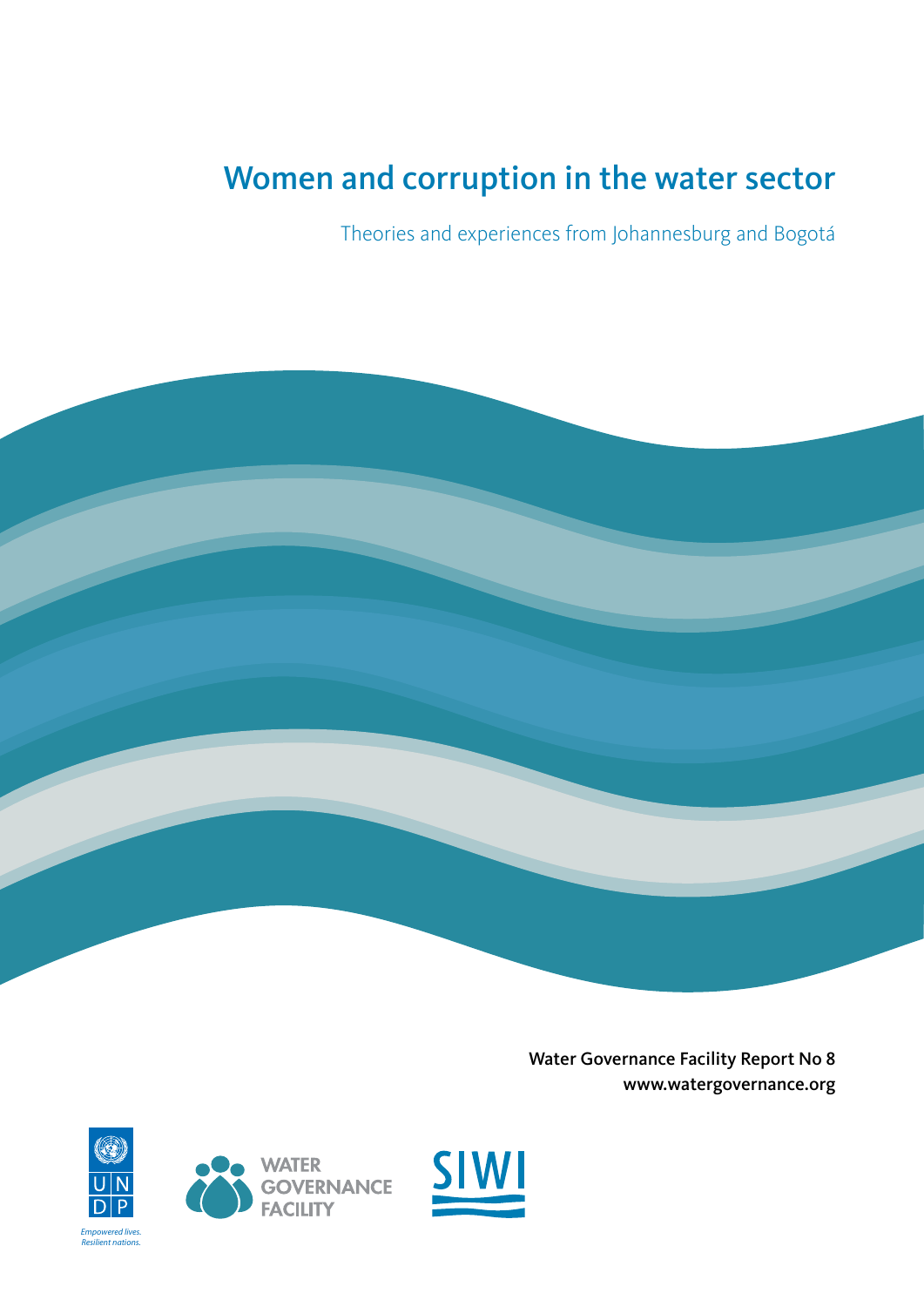#### **The UNDP-SIWI Water Governance Facility**

The UNDP-SIWI Water Governance Facility (WGF) is a collaboration between the United Nations Development Programme (UNDP) and the Stockholm International Water Institute (SIWI). WGF implements parts of the UNDP Water and Ocean Governance Programme (WOGP) by providing strategic water governance support to low- and middle-income countries to advance the socially equitable, environmentally sustainable and economically efficient management of water resources and water and sanitation services. The ultimate aim is to improve lives and livelihoods and reduce poverty, inequality and exclusion.

WGF works with multiple thematic areas such as water supply, sanitation and hygiene (WaSH), integrated water resources management, human rights, indigenous peoples and transboundary water. In addition, WGF has a long track-record of working on water integrity and anti-corruption. Since 2012 it has aimed to integrate gender, the human rights-based approach and integrity as cross-cutting issues in all its activities. WGF works in several countries in regions including Central and South Asia, Sub-Saharan Africa, and the Middle East and North Africa, as well as Latin America. It receives financial support from the Swedish International Development Cooperation Agency (Sida). For more information, please visit www.watergovernance.org.

#### **Acknowledgements**

This report was written by Jenny Grönwall and Moa Cortobius with Pilar Avello and Maria Jacobson. During her internship at SIWI, Tania Braimok contributed greatly to the literature review and took part in the field work in Johannesburg, where focus group discussions were conducted with Social Surveys Africa. Forum Syd Colombia kindly provided guidance, contacts and logistical support to Hanna Helander who carried out the focus group discussions in Bogotá, Colombia. The gender and corruption research project was coordinated and led by Maria Jacobson and Moa Cortobius.

Marianne Kjellén has provided guidance on the project and the writing of the report. It has been reviewed by Alice Jaraiseh of SIWI, Aida Arutyunova and Anga Timilsina, UNDP's Global Anti-Corruption Initiative, Lawrence Surendra, The Sustainability Platform, India, Manohar Patole, consultant, and Tarika Khanna, water resources expert.

The research team and WGF extend their sincere gratitude and appreciation to the focus group participants and survey respondents that so generously shared their experiences and thoughts on the topic.

#### Disclaimer:

This publication may be reproduced in whole or in part and in any form for educational or non-profit purposes without special permission from the copyright holder provided acknowledgement of the source is made. WGF would appreciate receiving a copy of any publication that uses this publication as a source. No use of this publication may be made for resale or for any other commercial purpose whatsoever without prior permission in writing from WGF. The designation of geographical entities in this report, and the presentation of the material herein, do not imply the expression of any opinion whatsoever on the part of the publisher or the participating organizations concerning the legal status of any country, territory or area, or of its authorities, or concerning the delimitation of its frontiers or boundaries.

Copyright © 2017, Stockholm International Water Institute, SIWI

How to Cite: UNDP-SIWI Water Governance Facility (2017). *Women and corruption in the water sector: Theories and experiences from Johannesburg and Bogotá*. WGF Report No. 8. Stockholm: SIWI.

ISBN: 978-91-88495-09-9 Publisher: Håkan Tropp, Director, Water Governance Facility Design by Johannes Ernstberger, SIWI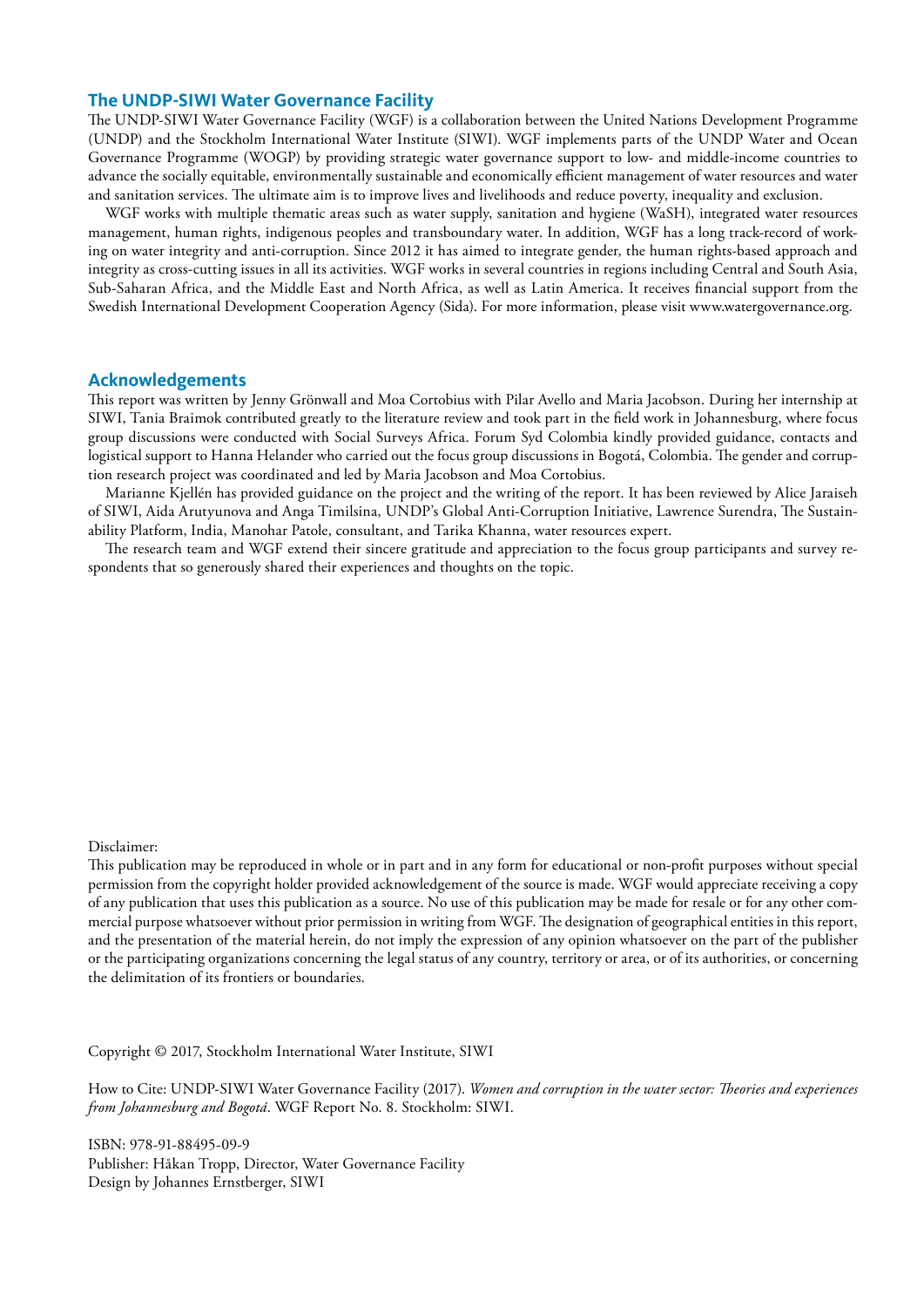# Content

|                                                                                                                                                                                                                                                                                                                                                                                                                                              | 6  |
|----------------------------------------------------------------------------------------------------------------------------------------------------------------------------------------------------------------------------------------------------------------------------------------------------------------------------------------------------------------------------------------------------------------------------------------------|----|
|                                                                                                                                                                                                                                                                                                                                                                                                                                              |    |
|                                                                                                                                                                                                                                                                                                                                                                                                                                              |    |
|                                                                                                                                                                                                                                                                                                                                                                                                                                              |    |
|                                                                                                                                                                                                                                                                                                                                                                                                                                              | 8  |
| Understanding the dynamics of, and rationales for, corruption ___________________                                                                                                                                                                                                                                                                                                                                                            |    |
|                                                                                                                                                                                                                                                                                                                                                                                                                                              |    |
|                                                                                                                                                                                                                                                                                                                                                                                                                                              |    |
|                                                                                                                                                                                                                                                                                                                                                                                                                                              |    |
| Unfair system: Need as main incentive and rationalisation of corrupt behaviour _________14                                                                                                                                                                                                                                                                                                                                                   |    |
|                                                                                                                                                                                                                                                                                                                                                                                                                                              |    |
|                                                                                                                                                                                                                                                                                                                                                                                                                                              |    |
|                                                                                                                                                                                                                                                                                                                                                                                                                                              |    |
| Sextortion 17                                                                                                                                                                                                                                                                                                                                                                                                                                |    |
|                                                                                                                                                                                                                                                                                                                                                                                                                                              |    |
| $Conclusions \begin{tabular}{c} \hline \rule[1mm]{4mm}{8mm} Conclusions \end{tabular} \begin{tabular}{c} \hline \rule[1mm]{4mm}{8mm} 20 \\ \hline \rule[1mm]{4mm}{8mm} 20 \\ \hline \rule[1mm]{4mm}{8mm} 20 \\ \hline \rule[1mm]{4mm}{8mm} 20 \\ \hline \rule[1mm]{4mm}{8mm} 20 \\ \hline \rule[1mm]{4mm}{8mm} 20 \\ \hline \rule[1mm]{4mm}{8mm} 20 \\ \hline \rule[1mm]{4mm}{8mm} 20 \\ \hline \rule[1mm]{4mm}{8mm} 20 \\ \hline \rule[1mm$ |    |
|                                                                                                                                                                                                                                                                                                                                                                                                                                              |    |
| <b>References</b>                                                                                                                                                                                                                                                                                                                                                                                                                            | 21 |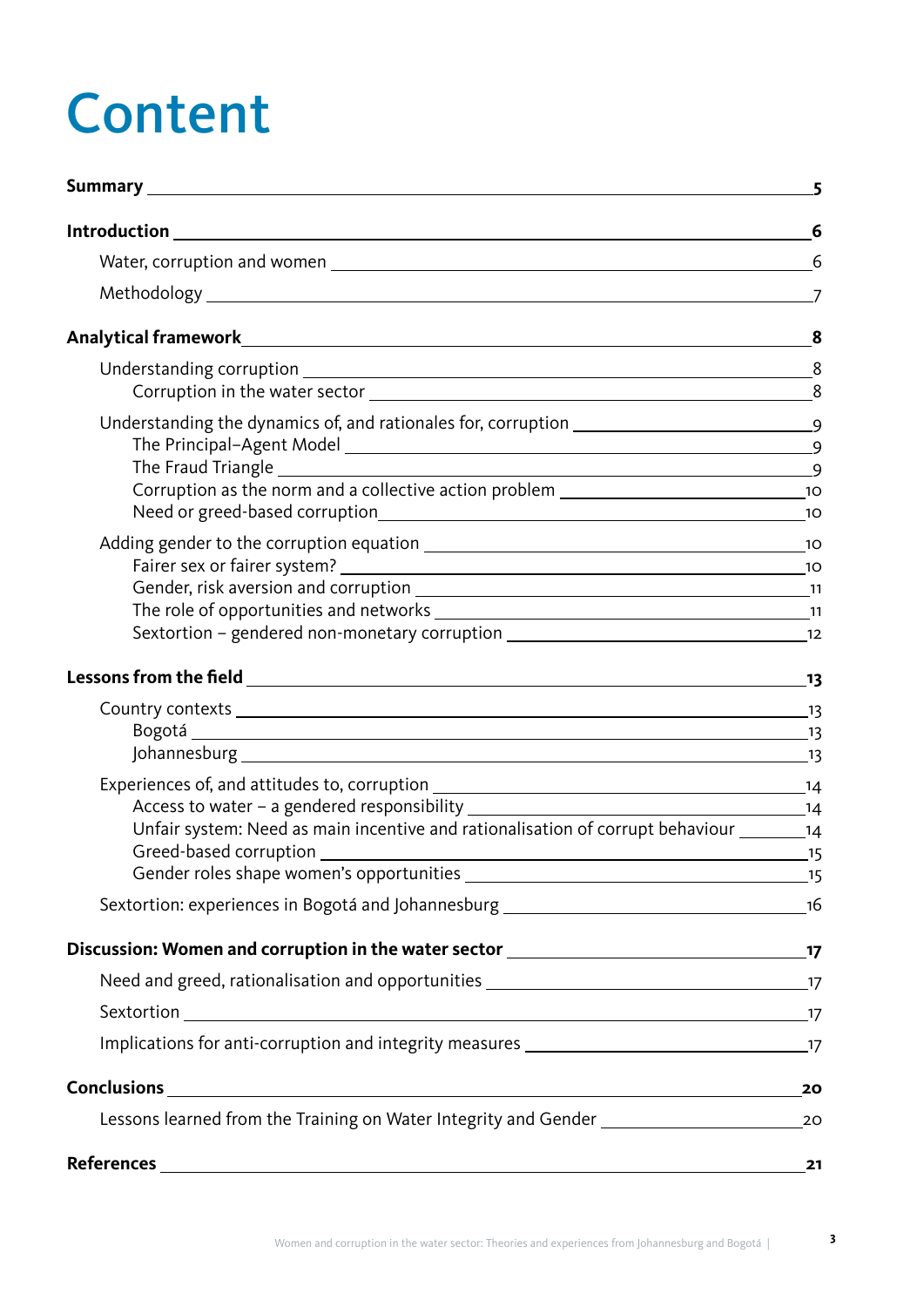### Boxes

| Box 1: Gender<br>Box 2: Some causes of corruption in the water sector |    |
|-----------------------------------------------------------------------|----|
|                                                                       |    |
| Box 4: Specialized Training Module on Water Integrity and Gender      | 19 |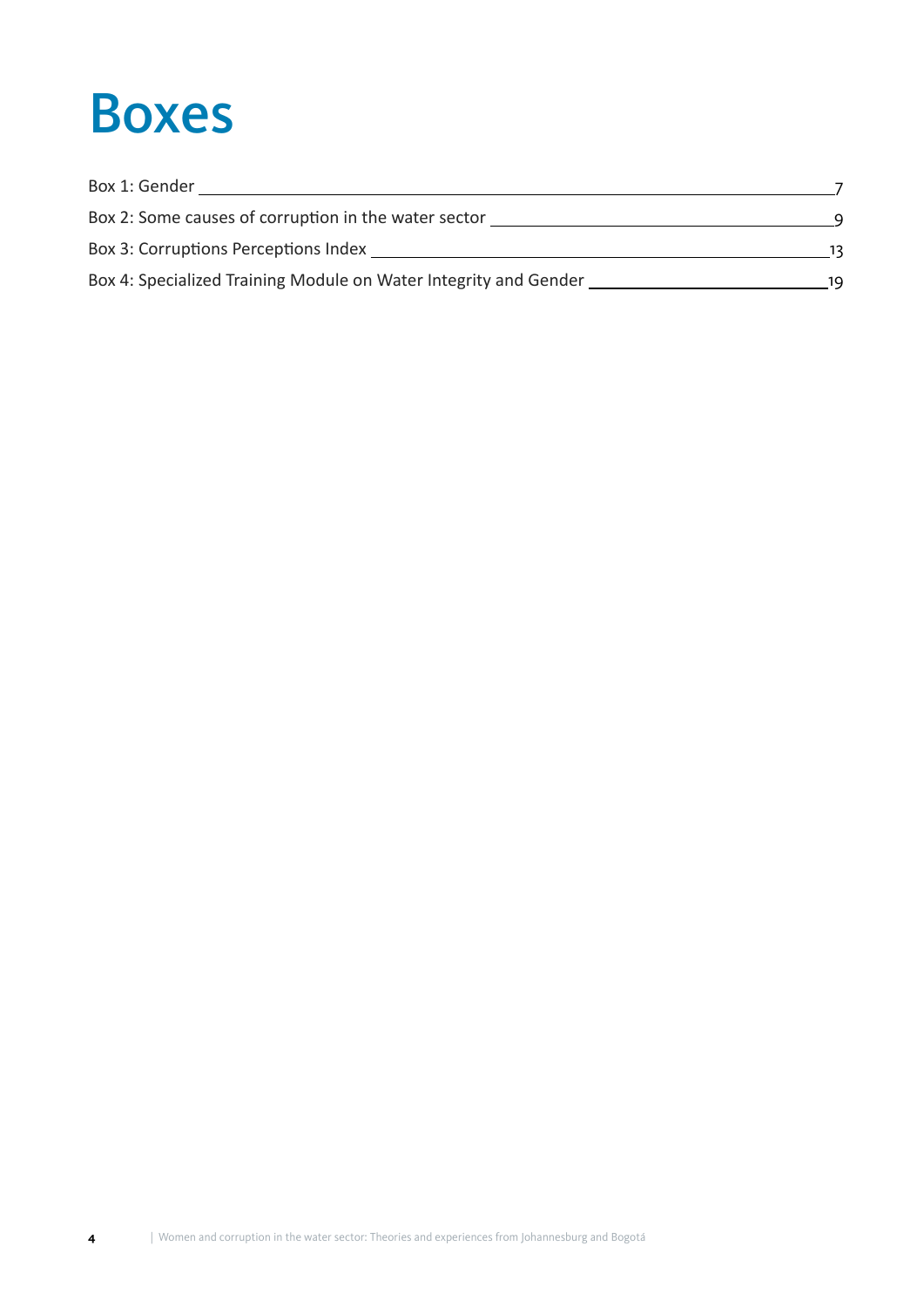## Summary

Corruption exists in many forms and the motivations behind an individual pursuing or accepting illicit conduct may be as diverse as the types of corruption. It is imperative to better understand the underlying aspects of corrupt behaviour and their implications in order to achieve several interlinked targets under the Sustainable Development Goals and to generally improve 'good' governance through more transparent, accountable and effective institutions and procedures. Among those are the gendered roles and special responsibilities that are associated with women in many societies, which make them subject to diverse forms of corruption to obtain water for the household's needs.

This report draws on a literature review into the dynamics of, and rationales for, corruption, including the theories of the Principal–Agent Model, the Fraud Triangle, Need or Greed and institutionalized corruption. Into this mix gender is added, drawing on the discussions about a 'fairer sex or fairer system?', risk aversion, and differences in opportunities and networks. This analytical framework has been complemented by the findings on sextortion. The empirical section of the report builds on a survey administered among a group of water professionals and eight focus group interviews on the theme, conducted in Johannesburg and Bogotá.

Many of this study's findings confirm previous research. Among these is the perception that women tend to be less corrupt because they have fewer opportunities to engage in such behaviour. Another is that they are more averse to engaging in corruption because they stand to lose more if caught, as the general expectations on women in society are different. In both Johannesburg and Bogotá, women are the people primarily responsible for safeguarding access to water for the home, and for ensuring that it can be paid for. In their capacity as

the main water provider, women may often be expected to engage in corrupt behaviour – such as paying a bribe to get a water supply connection for the home, or accepting that the water bill gets hiked by one's landlord. This sometimes places different expectations and pressure on women than on men, with 'sextortion' being the prime example. In both cities, focus group participants had experiences of threats or violence being used to convince them to pay bribes, and the soliciting of sexual favours by water utility staff.

Much of the gendered experience of corruption in the water supply sector is tainted by the feeling of being powerless in relation to an authority upon which one relies for the fulfilment of a basic need. But there are also examples of how a corrupt system can be beneficial, or perceived as such. For instance, at the cost of some 'hush-money', a household's water meter may be 'misread' and a lower bill presented.

The purpose of this report is to explore the links between gender roles and corruption in the water sector mainly from the perspective of end users at the household level, and share insights from lived experiences and practices. There are still vast gaps in knowledge with regards to how and why women experience and engage in corruption differently than men, not least in the water sector. Moreover, there are few examples of how gender can be integrated in anti-corruption and integrity work. An initiative undertaken by the UNDP-SIWI Water Governance Facility (WGF) in 2015 to develop a specific gender and corruption training module within the framework of the Water Integrity Capacity Building Programme for the Middle East and North Africa is presented at the end of this report.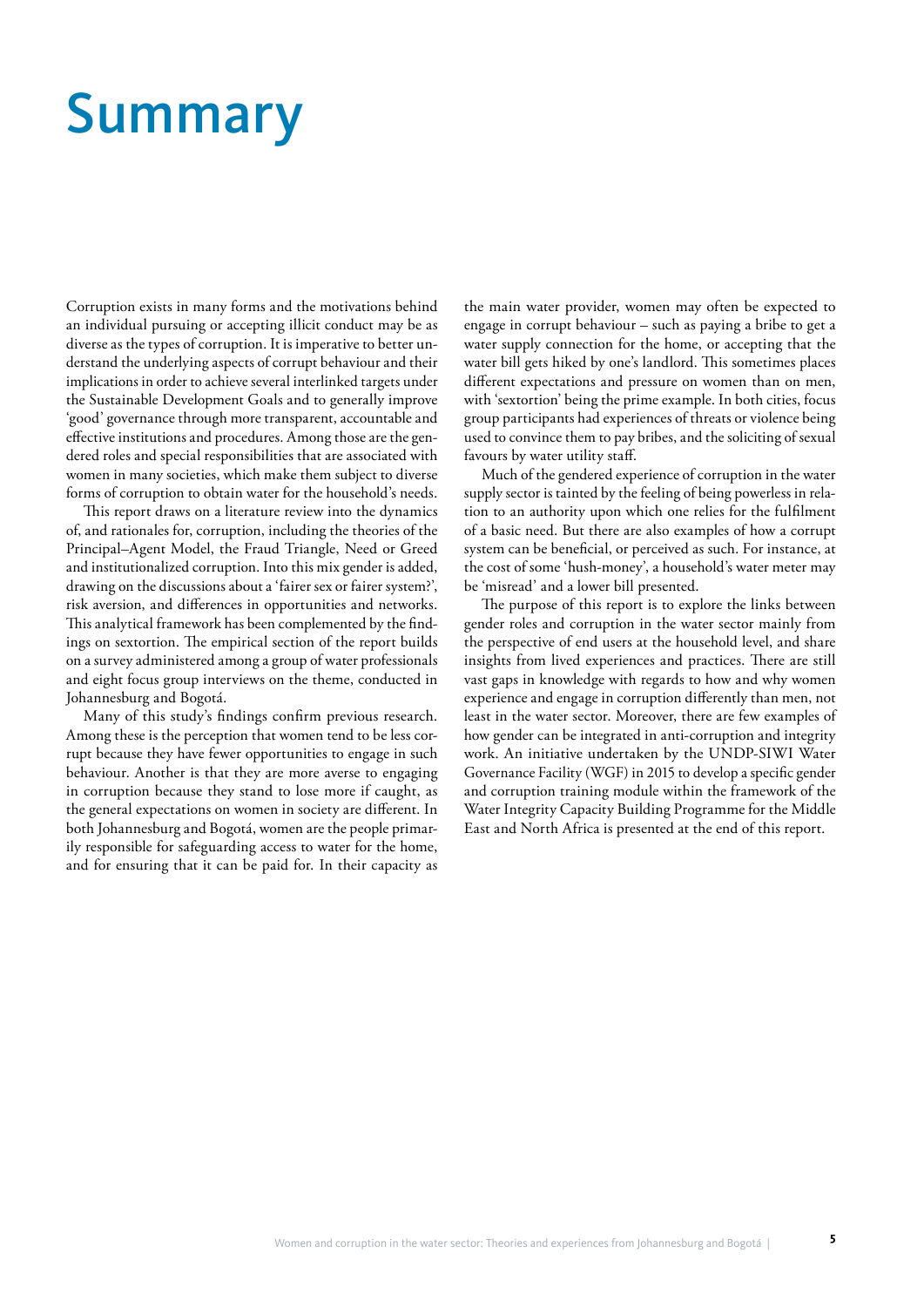### Introduction

Corrupt conduct threatens the achievements of the Agenda 2030 and the Sustainable Development Goals (SDGs), and has a negative impact on the enjoyment of the human rights to water and sanitation (Baillat, 2013). A dysfunctional state apparatus – lack of supervision, incompetence and corruption in the public sector – affects the water supply and sanitation sector in most parts of the world (Rothstein, 2015). It impacts all aspects of the sector, from a household's access opportunities and the state's provision of water for domestic use, to infrastructure for water treatment, and distribution and resource management. It is estimated that corrupt and dishonest practices globally deplete the water sector by "as much as 30–40 percent in 'highly corrupt' countries" (Plummer, 2012: 126), while Davis (2004: 61) finds it "not unreasonable to suspect that these institutions [water & sanitation service providers in South Asia] regularly spend 20–35% more on construction contracts than the value of the services rendered; have a substantial proportion of their resources diverted by staff seeking to court favor with influential individuals; and provide services free of charge to hundreds or thousands of illegally connected households." This makes corruption one of the key water governance challenges.

There is no reason to believe that the water sector is much worse than other sectors: According to a cross-sector comparison undertaken by the Transparency International global Corruption Barometer, a higher numbers of citizens encountered bribery in the electricity, health and police services compared to water (Rose-Ackerman and Truex, 2012). However, some of the most pernicious effects of corruption are the hardest to measure. They relate to how hidden agendas divert decisions away from agreed or common objectives and frustrate the efforts to build society, often leading to lower interpersonal trust and welfare as a result (ibid).

One of the missing links is how gendered experiences of corruption in the water supply sector are addressed. To achieve the interlinked targets under the SDGs, it is vital that we improve our knowledge from both the social sciences and the situation on the ground to understand the underlying aspects of corrupt behaviour and their implications. To this end, the following goals are particularly relevant: Goal 5 (to achieve gender equality and empowerment of women and girls), water availability under 6.1 (to achieve universal and equitable access to safe and affordable drinking water for all), and governance and integrity issues, especially 16.5 (to substantially reduce corruption and bribery in all their forms) and 16.6 (to develop effective, accountable and transparent institutions at all levels).

#### Water, corruption and women

Women are overrepresented among the world's poor as a result of engrained social norms and legal, economic and political disadvantages, and they face higher barriers than men to breaking the cycle of poverty (Kabeer, 2010). Globally, women carry the main responsibility for many activities that require access to water: household chores such as cooking, cleaning, and washing and food production for own consumption and local markets (WEDO, 2003). When access to water is not provided directly to the home, women are primarily responsible for manually providing it (UNICEF and WHO, 2012). Women and the poor are most often the main victims of corruption in water governance, unduly punishing the weakest in societies; poor households are also twice as likely as wealthier households to be asked for bribes, and the cost of bribes represents a higher share of their total income (Transparency International, 2008, 2013). As corruption tends to increase the price and decrease the quality of social services, it reduces the household budget of poor households that depend to a higher degree on public services, since they lack the funds to pay for private alternatives (Boehm, 2015).

The combination of women's overrepresentation among the worlds' poor and their gender role as caretakers makes them more dependent on well-functioning social services throughout their life span. As the UNDP (2011) highlights, poor-quality drinking water and sanitation services disproportionately affect children from poorer families; many children in such communities die from diarrheal illnesses spread by contaminated water.

As a group, women have less control over natural resources such as land and water than men, and do not have the same access to capital to pay for private alternatives when government provided services fail. As a consequence, they are particularly vulnerable to the negative effects of corruption on social service provision (UNDP and UNIFEM, 2010). Even if corruption is not the only reason for irregular or unsafe access, it siphons money from public investments and household budgets, hurting the vulnerable and helping the powerful (Gupta et al., 2002). The possibilities for women to seek justice when victimized are also hampered by higher levels of illiteracy, ignorance of laws and de facto lower legal protection, as women's rights are not equal to men's in many countries (Hossain, Musembi and Hughes, 2010; Transparency International, 2010).

Women are also disproportionally affected by a specific form of corruption, namely 'sextortion' – abuse of power where the currency of the bribe is partly or wholly sexual favours (IAWJ, 2012).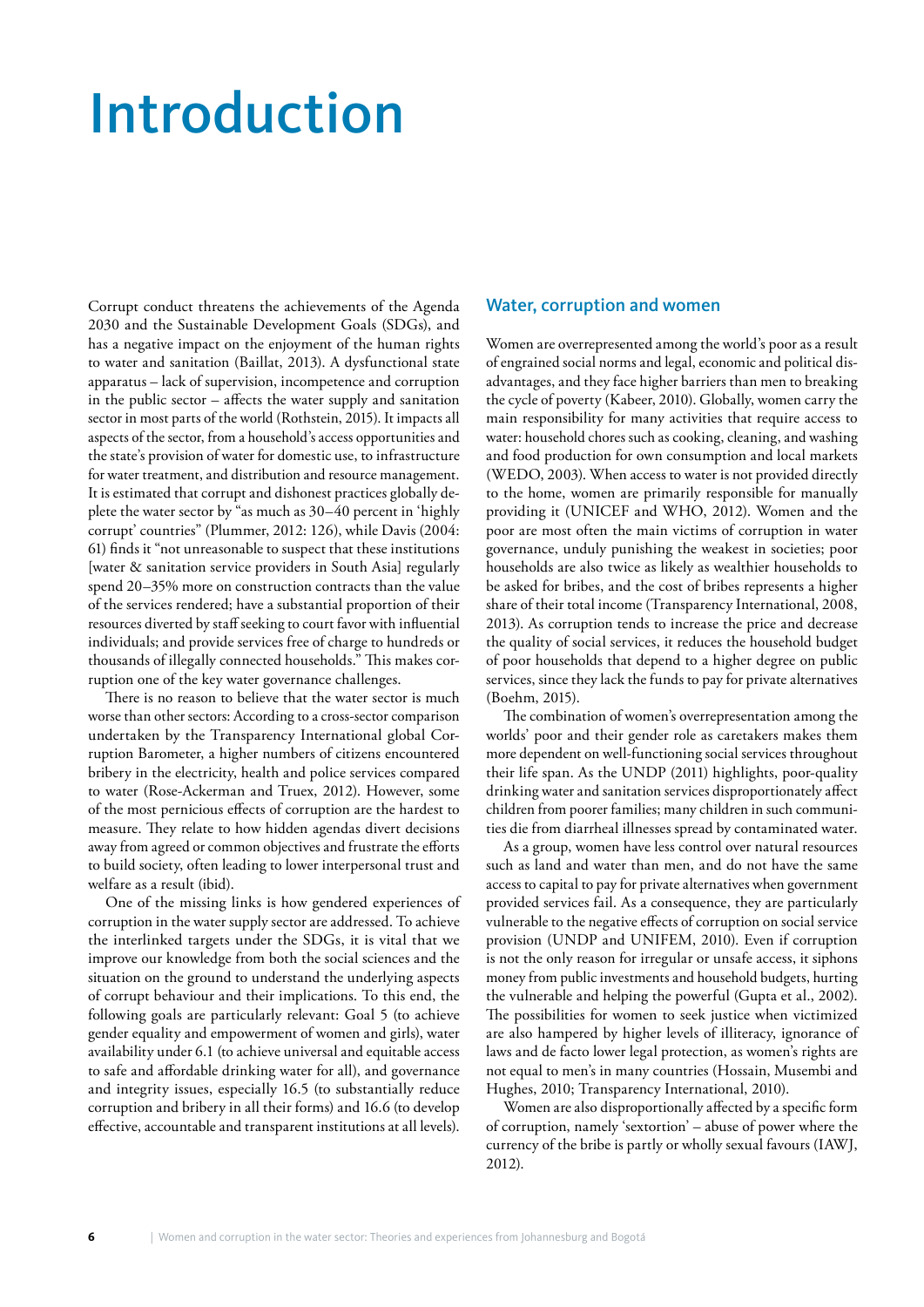### **Box 1 - Gender**

The concept of gender refers to the role, position, social attributes, and opportunities associated with being male or female. Gender determines what is expected, allowed, and valued in a woman or a man and is part of the broader sociocultural, economic and political situation. These attributes and opportunities are socially constructed and are context and time-specific, and changeable.

*Adapted from UN Women (2015)*

It is important to recognize that corruption exists in many forms and that the drivers behind an individual pursuing or accepting illicit conduct may be as diverse as the types of corruption. This report aims to shed light on corruption in the water sector through a gender lens, with a focus on household uses. The following section provides an analytical framework, drawing on established as well as more recently added understandings of corruption, after which follows empirical findings from Bogotá, Columbia and Johannesburg, South Africa. The discussion emphasises how need, inequality and collective action must be understood as drivers behind and solutions to rationalization and the taking advantage of opportunities. Lastly, the conclusions draw upon the lessons learned from a gender and corruption training module developed within the framework of the Water Integrity Capacity Building Programme for the Middle East and North Africa (MENA).

### Methodology

This report is one of the key outputs from the WGF's research project *Water, integrity and gender*, carried out in 2014–2015. The report draws on a literature review, supplemented by primary data collected through a survey and two sets of focus group discussions. The survey was conducted in 2015, based on questions sent out to 30 professionals working on water, gender and/or anti-corruption issues, and answered by 13 women and 10 men. Eight focus group interviews, comprising in total 68 women, were arranged with female public water supply users. Four groups were interviewed in Johannesburg, South Africa in 2014 and four in Bogotá, Colombia, in 2015, by two students conducting their respective qualitative studies and fieldwork in these locations. In the former, interviewees were selected among the residents of the suburbs or township areas of Johannesburg, belonging to the low socio-economic status group. Equally, in Bogotá, the participants were women from low income areas responsible for ensuring access to water in their family. They were also purposefully selected for having experience of contacts with the public officials of the water provision company and being engaged in some civil society organization relating to community and social issues.

When discussing issues of gender and corruption, a distinction is made here between survey respondents in their capacities as professionals (playing official roles in public services), and respondents who are customers in the sense of being beneficiaries of public services.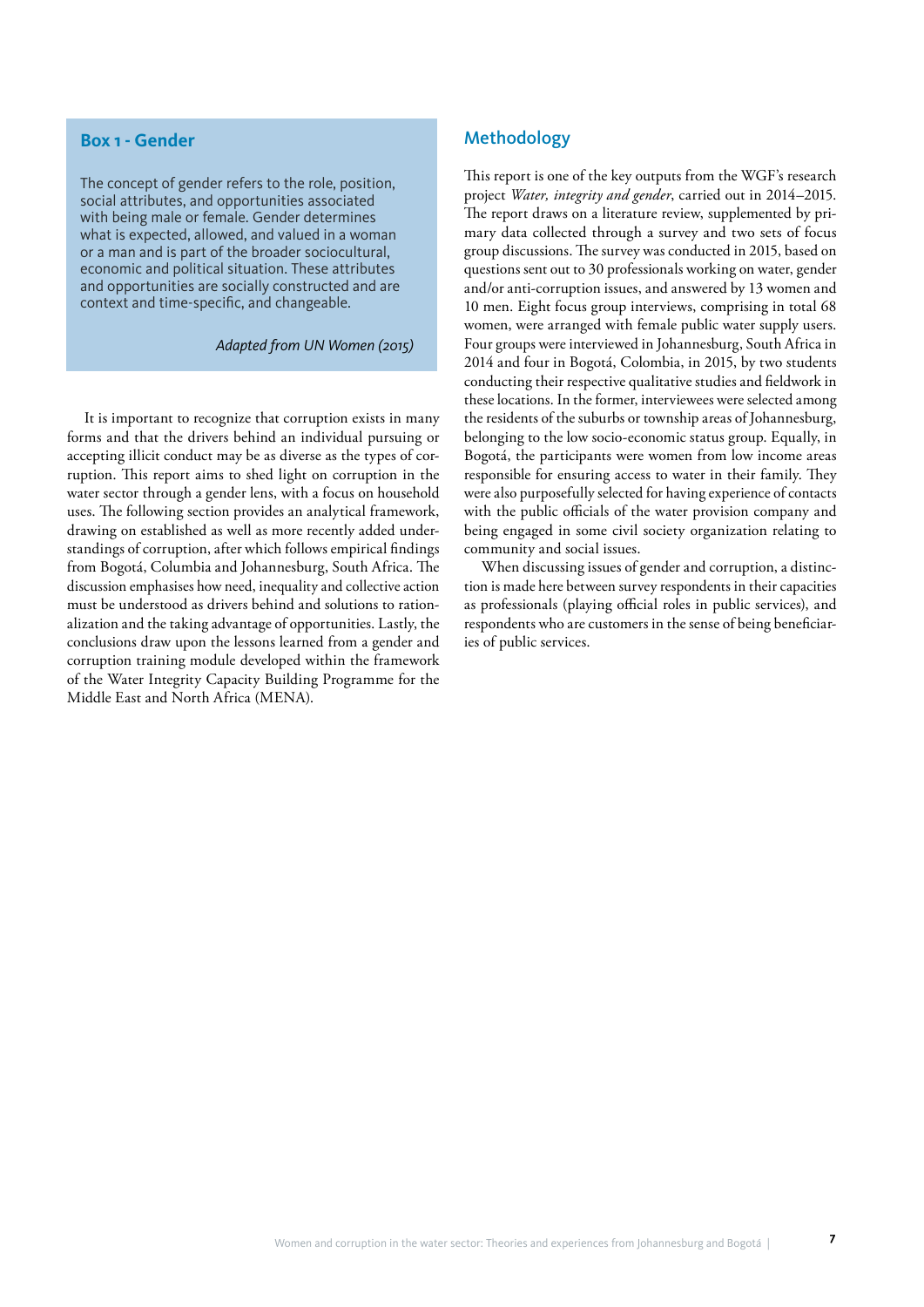# Analytical framework

### Understanding corruption

Corruption is commonly understood as dishonest, illicit or fraudulent conduct, misuse of office and/or abuse of entrusted power. It is mostly assumed to involve some undue private profit (for someone) due to abuse of an entrusted authority; however, as will be discussed below, the element of *private gain* is not always clear. The activity or inactivity can involve acts that are legal in a country, yet unauthorized within the organization in question. However, the definitions and typologies of corruption are controversial both within the academic literature and the broader world (among others, Groenendijk, 1997; Bauhr, 2012; Mungiu-Pippidi, 2015). Furthermore, in their understanding of corruption, women are more prone to include certain types of violence and threats, non-delivery of services and sextortion – activities that are either not included in the standard definition, or tend to be overlooked in anti-corruption legislation and policies (UNFPA et al., 2012).

Corruption is often divided into grand and petty corruption depending on the amounts of money lost and the sector where it occurs, and the level in an organization where the corruption takes place. *Grand* corruption refers to bribery, embezzlement or insider trading involving large sums of money handled by people in the top levels of government or private companies – acts that distort policies or the central functioning of the state, enabling leaders to benefit at the expense of the public good. *Petty* corruption involves smaller sums of money compared with grand corruption, but may result in a substantial economic burden on households. This refers to everyday abuse by low- and midlevel public officials and is common in the interface between customers and service delivery staff, with bribery, speed money and kickbacks being common types (UNDP, 2008, Transparency International, 2016).

Furthermore, the fundamental links between corruption, power and inequality should be kept in mind. However, these relationships are not simple and straightforward. Research in Asian and Latin American countries indicates that while embezzlement indeed affects the distributive outcomes of government spending, when corruption takes the form of vote-buying it may actually reduce inequality as it involves the distribution of resources and the building of clientelistic linkages (Wong, 2017).

**Corruption in the water sector** | The part of the water sector that is capital intensive is particularly vulnerable to grand corruption. Technically complex investment and procurement processes obstruct transparency, and with decision-making often being shared between many government agencies and administrative levels, the risk of regulatory loopholes is great. Meanwhile, water services provision tends to require frequent interaction between customers/clients and administrative and technical staff and therefore provides many opportunities for petty corruption, such as bribing and the rigging of water meters (UNDP, 2011; UNDP Oslo Governance Centre et al., 2013).

In a drinking water supply chain, corruption can be divided into public-to-public, public-to-private and public-to-consumer interactions. Corrupt activities typically include:

- Favouritism, clientelism, cronyism and nepotism, collusion or bribes with respect to water service, infrastructure contracts or the allocation of water resources,
- Cutting red tape in applications for reservoir water or groundwater abstraction,
- Officials turning a blind eye to transgressions,
- Expediting a household's connection to municipal water supplies,
- Officials profiting from giving 'licenses' to informal water providers, or letting self-assigned persons be in charge of a tap whereby they charge money for opening it,
- Central and/or local level elite capture of water provision services,
- Political mismanagement of municipality utilities to win votes with low tariffs,
- Establishing 'vote banks' by installing public standpipes,
- Paying bribes or illegal fees to water companies for standard services,
- Paying a bribe for a second connection to the same household,
- Falsifying water meter readings.

(adapted from Plummer and Cross, 2006; , UNDP, 2011; WIN, 2015).

In addition to the above, private-to-consumer interactions may involve corrupt elements. Landlords may take the opportunity to hike the price on a water bill where meters are not installed. It is very common in large parts of the world for private vendors to engage in selling water to households that are not connected to the piped water supply network. Corruption can prevent the building of new pipe networks and the installation of connections, forcing the poor to [continue] buying expensive and often low quality water from vendors (cf. UNDP, 2011).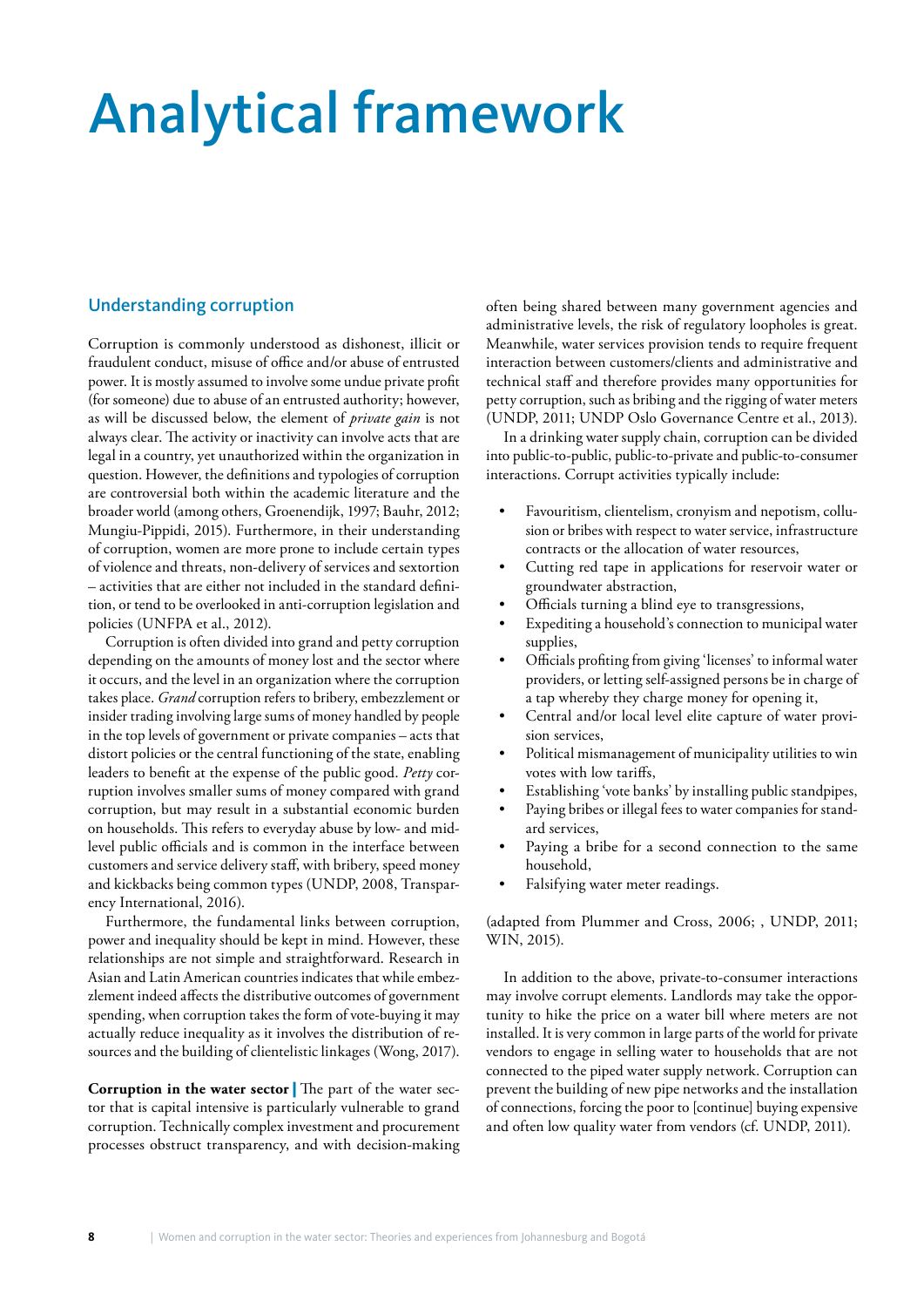### **Box 2 - Some causes of corruption in the water sector**

- Weak enabling environment (e.g., weak rule of law, political environment),
- Low levels of accountability and transparency,
- Weak technical and management capacity: In many cases it is difficult to distinguish between (legal) maladministration and corruption,
- Political capture of water policies and projects,
- Gaps in laws and policies,
- International dimension of corruption (multinational companies, etc.).

*Source: UNDP, 2011.*

### Understanding the dynamics of, and rationales for, corruption

**The Principal–Agent Model** | The principal–agent model (Rose-Ackerman, 1978) is often referred to as the predominant theory of corruption. This model describes the relationship between the *agents* – one or more individual persons or entities who are entrusted with the power to make decisions on behalf of, or that impact on, another actor – and the *principal*, the persons, organization or society, etc., that are impacted by these actions and decisions. The dilemma lies in the fact that the principal cannot perfectly monitor and control the behaviour of the agent(s), giving the latter opportunities to act in their own interest rather than those of the principal. Principal–agent models assume that the interests of principal and agent diverge; that there is informational asymmetry to the advantage of the agent, but that the principal can prescribe the pay-off rules in their relationship (Groenendijk, 1997). A typical example involves an employee (agent) engaging in dishonest conduct, such as taking a bribe in exchange for a falsified water meter reading. Because it lacks control over both its staff and the metering system, the water supplying company (principal) loses revenue from customers.

Many anti-corruption measures depart from the principal– agent model, but there is also a vast body of research extending the basic model and even questioning its relevance. One important development is the addition of a third party to the equation: the client or customer who is subject to the agent's misconduct, but who may also have an interest in the exchange (cf. Klitgaard, 1988). Groenendijk (1997) gives the example of a situation where a licence – as such an authorized action – is granted to company C by an agent for company A, for which C pays a bribe or kickback in return. The bribe constitutes an illicit transaction and makes C (or at least its representatives) an essential accomplice in the corruption. Because company C, just as company A, has no control over the agent's or agents'

actions and non-actions, Groenendijk labels company C a 'second principal' to the corrupt agent.

Similarly, where a household has a water meter that is misread on purpose, it may benefit from the opportunity to pay a lower bill at the cost of some 'hush-money'. As a result, this customer could be regarded as an accomplice; a second principal.

In practice, the labelling may not be so straight forward. A report about grassroots women's experiences of corruption concluded that "poor or absent service delivery is viewed as strongly linked to the abuse of power of those in leadership positions who effectively *allow their subordinates* to engage in corruption by turning a blind eye or by not holding them to account" (UNDP, 2012, p. 22; emphasis added). In such a situation, neither the traditional principal–agent relationship, nor the extended one – wherein the women would themselves be regarded as principals – are directly applicable.

**The Fraud Triangle** | The fraud 'triangle' theory amplifies the understanding of what drives people to violate trust and engage in corruption, or not. This complements the principal–agent model's description of the relationship between the actors of a corrupt transaction. Based on insights from criminology, Cressey (1953) concluded that the answer is found in the interaction between pressure, opportunity and rationalization.

Whereas the perceived *pressure* or incentive in this theory is usually of financial art, the perceived *opportunity* is about the position that the fraudulent person is able to abuse, such as certain insights or the authority to control resources – but also relates to the likelihood of being caught. The third element in the triangle, *rationalization*, suggests that the individual must formulate a justification or have a certain attitude to engage in unethical behaviour. Examples span from "Everyone does it" and "This is reasonable", to "I had to steal to provide for my family" and "I was entitled". In the water sector, the argument may be, "If it wasn't for me, how else would these people be served?".



*The Fraud Triangle*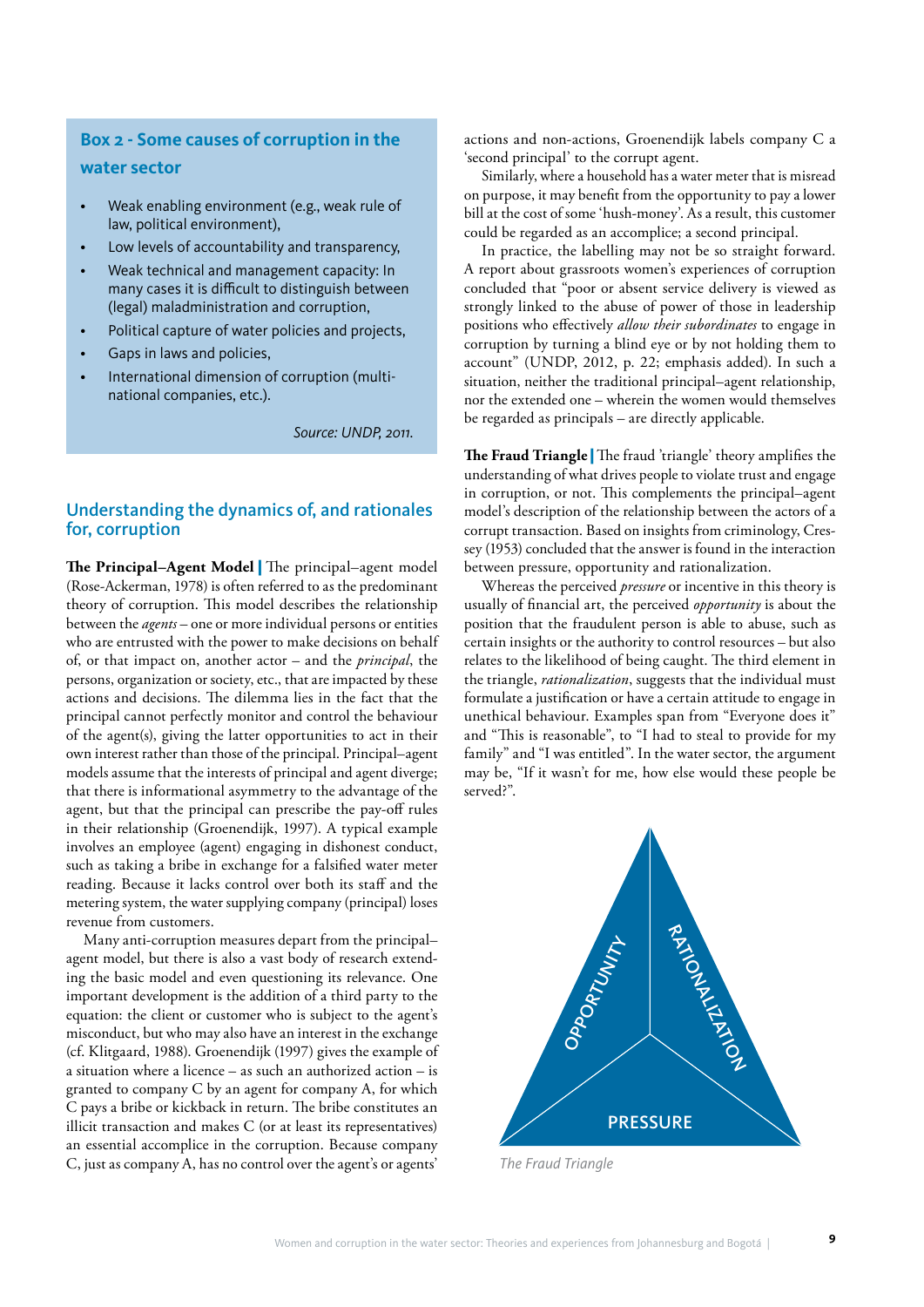The fraud triangle is mainly applied to economic crime to capture the three key motivations that lead staff to commit fraud against their employers. The theory is also useful to understand some of the general behaviour, enabling environment and moral reasoning behind corrupt conduct, and how the different elements mutually reinforce each other.

#### **Corruption as the norm and a collective action problem** |

Corruption is hardly ever the act of one subversive individual – rather, it is very often systemic and institutionalized (Klitgaard, 1988). In Teorell's (2007) analysis, one determinant of corruption is income inequality. Water utility staff and other public sector employees are under-paid in many countries and the common expectation is that remuneration will instead come from those benefitting from the services. Endemic corruption is a strong societal institution and must be viewed as *the rules of the game* in which public officials play a part. Treisman (2007) argues that the risks are smaller in autocratic states where bribery and favouritism are often a normal part of doing business. Esaray and Chirillo (2013) add that in such contexts, not being corrupt may be riskier than corruption.

Corruption is often systematic and deeply intertwined with politics and the social–economic fabric of society because it is not caused by some individual culprits. Politicians combating corruption might be as corrupt as their opponents, and may use the rhetoric of anti-corruption to attack political opponents and create a smoke screen to hide their own corrupt practices (UNDP 2011). Societal status may be another determinant of an individual's engagement in corrupt behaviour.

The 2015 World Development Report highlights that where a shared belief – such as that misuse of public office is for the benefit of oneself and one's family and friends – is widespread, expected and tolerated, 'corruption' can be an internalized *social norm*. Moreover, this pressure to abuse one's position can come from within the bureaucracy, for instance in order to funnel money upwards to the ruling party, with punishment for public servants who express different opinions and violate the norms. Public officers may find themselves treated as outsiders or find that their career becomes stalled, and therefore choose to express support for the status quo simply to avoid the costs of being different. Thus, societies can get stuck in an equilibrium in which corruption is the rule, even though privately much of the population would prefer a clean public service (cf. World Bank, 2015).

Systemic corruption problems can be explained by Ostrom's (1998) *collective action* theories that highlight the importance of the norms of reciprocity, reputation and trust, whereby individual action is at least partly influenced by expectations about how other individuals will act (Bauhr, 2016). Persson, Rothstein et al. (2013) argue that in societies where corruption is a rule rather than the exception, framing corruption as a principal–agent problem will likely make the conventional policy recommendations of the global anti-corruption agenda fail, as one cannot assume the logic of the 'principled principals'

who are willing to hold corrupt officials accountable. Where corruption is the expected behaviour, the benefits of falling in line are – at least in the short-term – likely to outweigh the costs. This reasoning is certainly applicable to the water service provisioning sector in a large number of countries.

**Need or greed-based corruption** | The model suggests that citizens engage in corruption either to receive services that they are entitled to but which are conditioned upon corrupt exchanges ('need'), or to receive extra advantages ('greed'). The latter case occurs when the bribe or other illegal transaction is used to gain personal and additional advantages, and is more difficult to detect and mitigate as both actors benefit from the misconduct.

The need/greed model complements Klitgaards's expanded principal–agent model by placing the customer or client centre stage. It also complicates it by highlighting the difference in voluntariness between different corrupt transactions, distinguishing between situations ranging from extortion (need) and win-win positions (greed). The latter is the case where the customer/client is more of an accomplice in the transaction. Where the situation is characterized by need, the corrupt behaviour is motivated by private gain for the agent but less so for the customer/client. The power imbalance leaves the customer with few alternatives than to participate to ensure access to certain basic services and resources.

The differences in the relationship between the agent and the customer/client will also affect the dynamics of the fraud triangle. For both agents and customers, the rationalization of and pressure for and against participating in corruption varies along the need/greed continuum. Moreover, as Bauhr (2015) suggests, citizens tend to engage in collective action to increase transparency and accountability when corruption is needed to gain access to 'fair' treatment, as opposed to when it is used to gain illicit advantages.

As will be shown in this report, the need/greed model is effective in explaining a great deal of the corrupt activities taking place in the water sector, in particular why women engage in paying bribes.

### Adding gender to the corruption equation

**Fairer sex or fairer system?** Are women less corrupt than men? In an oft-cited study published by the World Bank, Mason and King (2001) draw on studies by Dollar et al. (1999) and Swamy et al. (2000) to answer in the affirmative. They conclude that increased representation of women in parliaments and public offices reduces the overall level of corruption and increases the probability of corruption being reported. Dollar et al. state that women, the 'fairer sex', are more trust-worthy and public-spirited than men. In addition, from studying Georgian women entrepreneurs' willingness to give and receive bribes, Swamy et al. (2000) conclude that there are global gender differ-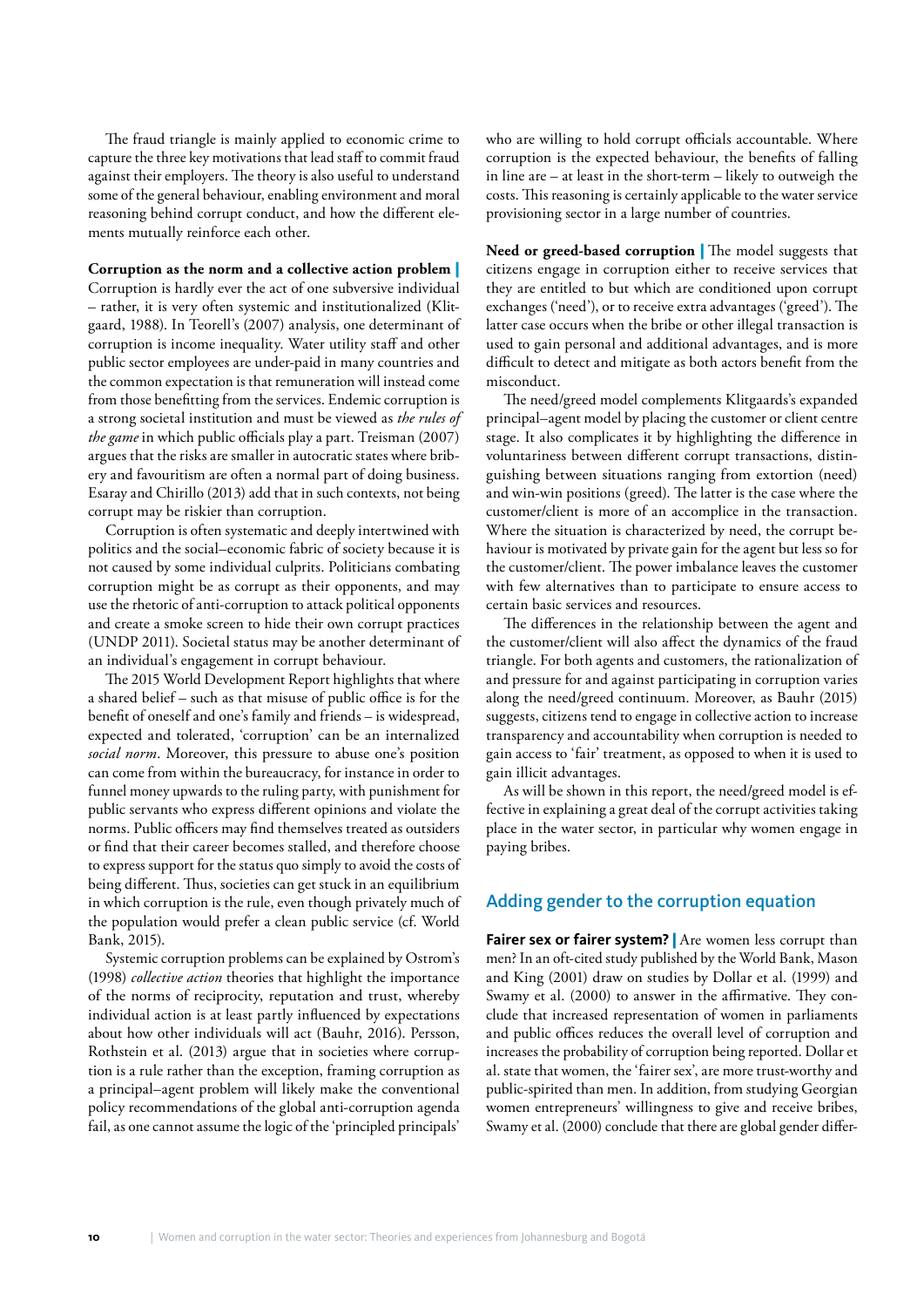ences in corruption tolerance, linking their findings to women's biologically nurturing role in reproduction and child-rearing. The subsequent World Bank report urged governments and the private sector to employ more women as they have higher ethical standards and are more risk averse and therefore "can be an effective force for rule of law and good government" (Mason and King, 2001, p. 13).

The assumptions about women's inherent integrity were challenged by Sung (2003) who, after revisiting the data about women in parliaments, concluded that a more robust explanation as to why some countries have lower levels of corruption than others is the presence of functioning liberal democratic institutions. A political system built on the liberal traditions of fairness, pluralism and tolerance, alongside an independent judiciary and government transparency and accountability, is conducive to female involvement in public affairs, proportional representation and gender equality (ibid). According to empirical evidence from a replicate study, having more women in government administration or increasing women's representation does not affect corruption; women's social roles as mothers or caretakers cannot explain their behaviour. Instead, progress in reducing corruption is best achieved by ensuring good governance and solid institutions with checks and balances of power (Sung, 2012).

Esaray and Chirillo (2013) propose that women are less susceptible to corruption in democracies but are equally susceptible in autocratic systems, while Alhassan-Alolo (2007) concludes that integrating women into the public realm should be championed and institutionalized as a right, not as an anticorruption imperative. In a toolkit published by the OECD (Sim, Blanes, Bockelie, et al., 2017), the authors recommend the application of a rights-based approach when encouraging women's participation in government, as opposed to the oversimplified and instrumental strategy of infusing institutions with women as a corruption cure-all.

Research into the 'quality of government' finds that [the existence of] gender-equal legislative institutions have proved to be an important factor for the success of anti-corruption efforts (Rothstein, 2015). Meanwhile, the UNDP (2011: 15f) concludes that "good democratic practices at national and local government levels – including fair elections, accountability of politicians towards their constituencies and free press – help a great deal in curbing corruption in general. This also applies to water governance, which after all, is not an isolated sector".

**Gender, risk aversion and corruption** | The literature contains many studies that seek to explain variances between men and women by referring to gender – the different roles ascribed to women and men. For instance, through their customary function as caretakers and in charge of the household, women develop more 'helping' behaviours than men. An individual's social role and presence in the public domain may play an important part in her exposure, and therefore also attitude, to corruption. Because of social norms and systematic discrimination, women are held to a higher standard than men and, as a result, are punished more severely than men when their involvement in corruption is exposed. Hence, they are socialized into being more risk averse (cf. Esaray & Chirillo, 2013). In most societies, women as a group have less power and fewer assets than men. When calculating costs and benefits, it is rational for women to abstain from corruption and instead focus on the wellbeing of the family and on getting money for food, schooling, etc. (Rothstein, 2015).

Adding to the gendered understanding of corruption, studies from Mexico indicate that it is more common among female politicians to have a background in social movements. To engage in corrupt behaviour would therefore be particularly risky since it could damage their relationship with civil society and their future political career (Wängnerud, 2012).

However, Alatas, Cameron et al. (2009, p. 362) conclude that when confronted with a common bribery problem, differences in behaviour may be more cultural than gender specific. Furthermore, laboratory experiments have shown women to be much less prone than men to engage in corruption when monitored, but not when the risk of being caught and punished is very low or non-existing. Thus, women are not more intrinsically honest or averse to corruption than men, in the laboratory or in the field (cf. Frank, Graf Lambsdorff and Boehm, 2011; Schulze and Frank, 2003).

**The role of opportunities and networks** | While it is difficult to find direct measures of closely knit male-dominated networks or norms/signals hindering women, Sundström and Wängnerud (2016) show that a high level of corruption indicates the presence of 'shadowy arrangements' and male-dominated networks that benefit those already privileged. Beck (2003) argues that patronage networks tend to uphold traditional power relations and thus often reproduce female subordination in politics, while Alhassan-Alolo (2007) highlights how women's low participation in the labour force in many sectors limits their opportunities to engage in corruption. In male-dominated work places, corrupt transactions are managed through male networks; gender-based power structures that often exclude women. Goetz (2007) demonstrates that some of the recent studies about gender and corruption record *perceptions* about propensities to engage in corrupt behaviour and suggests that, rather, the gendered nature of access to politics and public life shapes *opportunities* for corruption.

In other words, gender does indeed shape opportunities for corruption, but this is different from the myth that women's gender determines their reactions to corruption. In sectors dominated by women, for example health, "where women professionals are dealing with women clients or with socially inferior class, women professionals are not averse to exhorting unofficial payments" (Goetz, 2007: 98).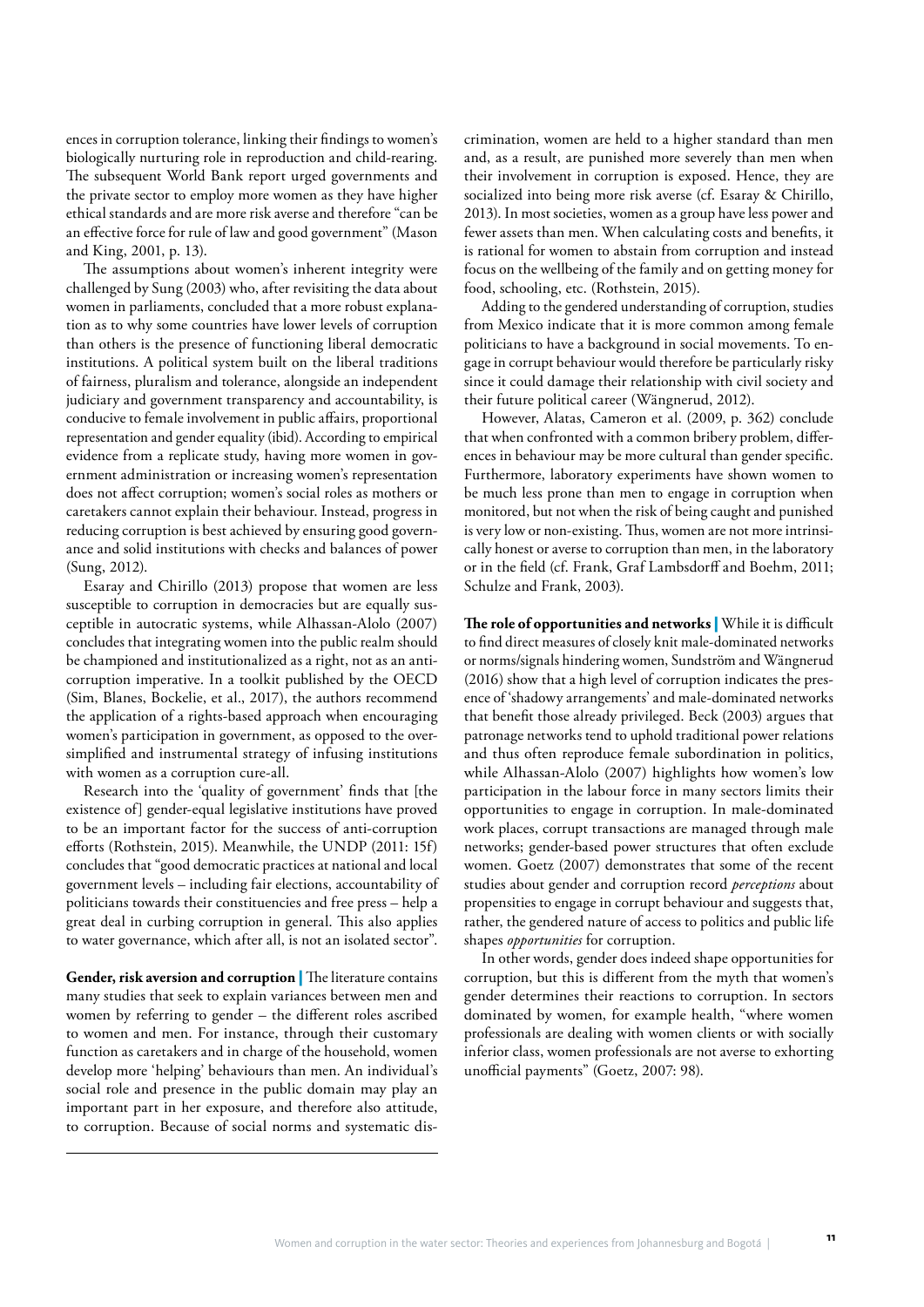**Sextortion – gendered non-monetary corruption** | The term sextortion is used by the International Association of Women Judges (IAWJ) to describe "*the pervasive, but often ignored, form of sexual exploitation and corruption that occurs when people in positions of authority – whether government officials, judges, educators, law enforcement personnel, or employers – seek to extort sexual favours in exchange for something in their power to grant or withhold*" (IAWJ 2012). Authority can be vested by law, codes of professional responsibility or community expectations. When those entrusted with authority use it to obtain a personal benefit rather than in the manner and for the purposes it was entrusted to them, they abuse their authority.

The IAWJ notes that sextortion involves a request – whether explicit or implicit – to engage in sexual activity. It need not involve sexual intercourse or even physical touching, but could be any form of unwanted sexual activity, such as exposing private body parts or posing for sexual photographs. Furthermore, there must also be a corruption component: The perpetrator must abuse his position of authority by attempting to exact, or by accepting, a sexual favour in exchange for exercise of the power entrusted to him. Sextortion involves both official corruption and corruption in the broader sense of the word: people who exercise the authority entrusted to them for personal benefit rather than with the integrity, fairness and impartiality expected of their position. There must be a *quid pro quo*, meaning a 'this for that' exchange.

Sextortion has not been extensively studied and is generally not recognized in global and national surveys about corruption or international conventions such as the United Nations Convention against Corruption. However, cases of extortion for sexual favours have been documented in various sectors, such as education, health, humanitarian aid and the judiciary system, although the scale and dynamics of sextortion in different sectors and countries are still largely unknown (IAWJ, 2012). Transparency International (2016b) stresses that women are a primary target, and that victims are forced to suffer in silence for fear of reprisal. Furthermore, sextortion increases gender inequality and hampers a woman's development.

The fear, shame and stigma associated with being a victim of sextortion, in combination with the lack of protection of women's rights in many countries, makes it less likely to be reported, which in turn leads to misleading data (UNDP and UNIFEM, 2010). Apart from the psychological and physical trauma, sextortion can lead to unwanted pregnancies and transmission of diseases, with direct and indirect economic consequences and far-reaching social consequences.

Strict application of anti-corruption laws in some countries, such as in the USA, could mean that when sexual coercion is regarded as bribery, it is possible to prosecute the bribe giver as well as the bribe receiver. In other words, a private citizen (almost always a woman) from whom sexual favours are extorted by a public official could be deemed to have 'paid' an unlawful bribe, and be an accomplice in a criminal act (Gitlin, 2016). A generous interpretation of coercion as a defence should guide the interpretation, both with respect to situations characterized by need (sex in exchange for something to which the woman is already entitled) and when the woman is not otherwise eligible, and seeks an advantage (greed). Differences in power define the circumstances; even when the force involved is subtle there may be threats of future retaliation from a person in an authority position. Sex in exchange for a benefit may or may not involve active consent and initiation from the woman's side, but should still be viewed in terms of coercion (cf. Gitlin, 2016).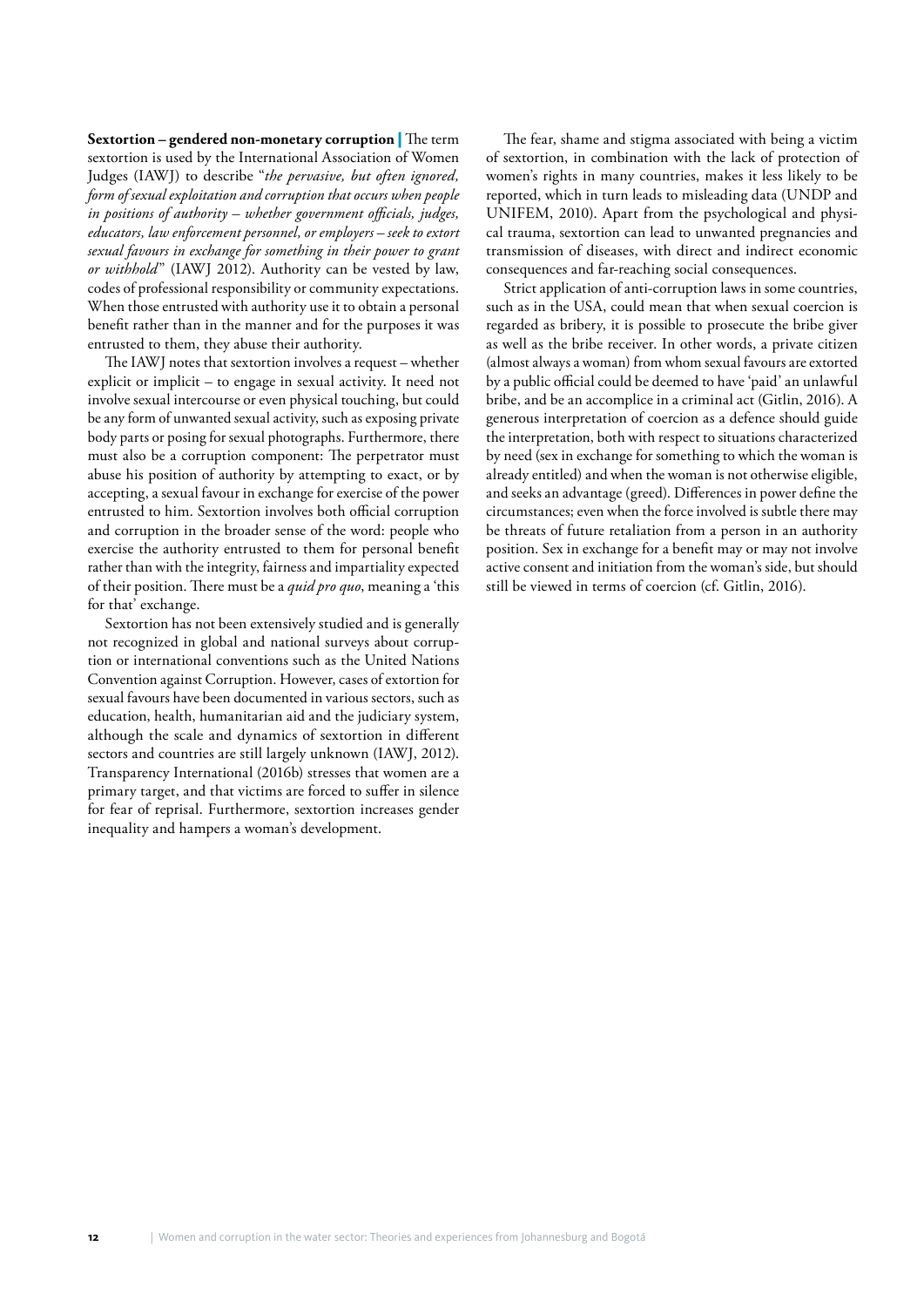## Lessons from the field

### Country contexts

Both countries explored for this study are characterized by poverty existing in parallel with extreme wealth and, hence, tremendous inequality gaps. They share these features with a very large number of others in the global South. The calculations of the often criticized Gini coefficient, which represents the income or wealth distribution of a nation's residents, have labelled South Africa as the most consistently unequal society in the world. The most recent ratio is 63.4 (a value of 100 represents absolute inequality). Colombia, at 53.5, ranks among the five most unequal Latin American countries (World Bank, 2017).

**Bogotá** | South America's Bogotá is the capital and largest city of Colombia, with an estimated population of between 8 and 11 million people as of 2014. Bogotá has a water supply system run by the water and sewerage company, Empresa de Acueducto, Alcantarillado y Aseo de Bogotá (EAAB), which is a municipal water utility that has been operating since 1955. The Potable Water and Basic Sanitation Regulation Commission (CRA) is the Government agency responsible for regulating tariff-setting and services.

Under Article 49 of the Colombian Constitution, health is a public service for which the State is responsible, and all individuals are guaranteed access to services that promote, protect and rehabilitate it. Water and sanitation services are among the basic services specified. According to Article 366,

*[A] basic objective of the State's activity will be to address the unfulfilled public health, educational, environmental, and drinking water needs of those affected.*

*For such an outcome, in the plans and budgets of the nation and of the territorial entities, public social expenditures will have priority over any other allocation.1*

To realize the human right to water and sanitation, as recognized in UN resolution 64/292 of 2010, some local governments provide a minimum essential amount of free water to families living in poverty. In Bogotá, according to the District Water Plan of 2011, the minimum essential amount is provided free of charge to households classified as strata 1 and 2 and that has a connection to a formal service provider. The free volume of

### **Box 3 - Corruption Perceptions Index**

The Transparency International ranks countries by their perceived levels of corruption, as determined by expert assessments and opinion surveys, and publishes the results in an index annually.

In the 2016 index, South Africa was placed at number 64 and Colombia ranked 90 of 176. At the top sat Denmark and New Zealand, sharing first place.

Source: [https://www.transparency.org/news/fea](https://www.transparency.org/news/feature/corruption_perceptions_index_2016#table)[ture/corruption\\_perceptions\\_index\\_2016#table](https://www.transparency.org/news/feature/corruption_perceptions_index_2016#table)

6,000 litres/household/month is cross-subsidized by contributions from the highest strata and the commercial and industrial sectors. The amount has been established based on an estimated average of four individuals per family, totalling 50 litres/person/ day. The essential free water policy has reduced the number of disconnections due to non-payment of water bills (Vargas and Heller, 2016).

Twenty per cent of the seats in the Colombian parliament were held by women in 2016, compared with five per cent in 1990 (World Bank, 2017).

**Johannesburg** | Johannesburg is the largest city in South Africa with an estimated population in 2016 of 4.4 million. As of 2011, more than 1.2 million of its inhabitants lived in the township of Soweto. The Johannesburg Water Company, a municipalowned utility, is in charge of the city's water supply. During the period 2000-2005, when the private sector was responsible for water service delivery, pre-paid meters were installed in the poor townships of Johannesburg, including Soweto.

Article 27(1)(b) of the South African Constitution gives all citizens the right to have access to sufficient water. As per Section 3 of the Water Services Act 108 (1997), each person is entitled to a 'basic' water supply and every water services institution must take reasonable measures to realise this right. As per the Regulations Relating to Compulsory National Standards and Measures to Conserve Water, 2001, with reference to the UN World Health Organization, the minimum standard for basic

<sup>&</sup>lt;sup>1</sup> Translation by Coward, Heller, Vellve Torras and the Max Planck Institute [https://www.constituteproject.org/constitution/Colombia\\_2005.pdf](https://www.constituteproject.org/constitution/Colombia_2005.pdf).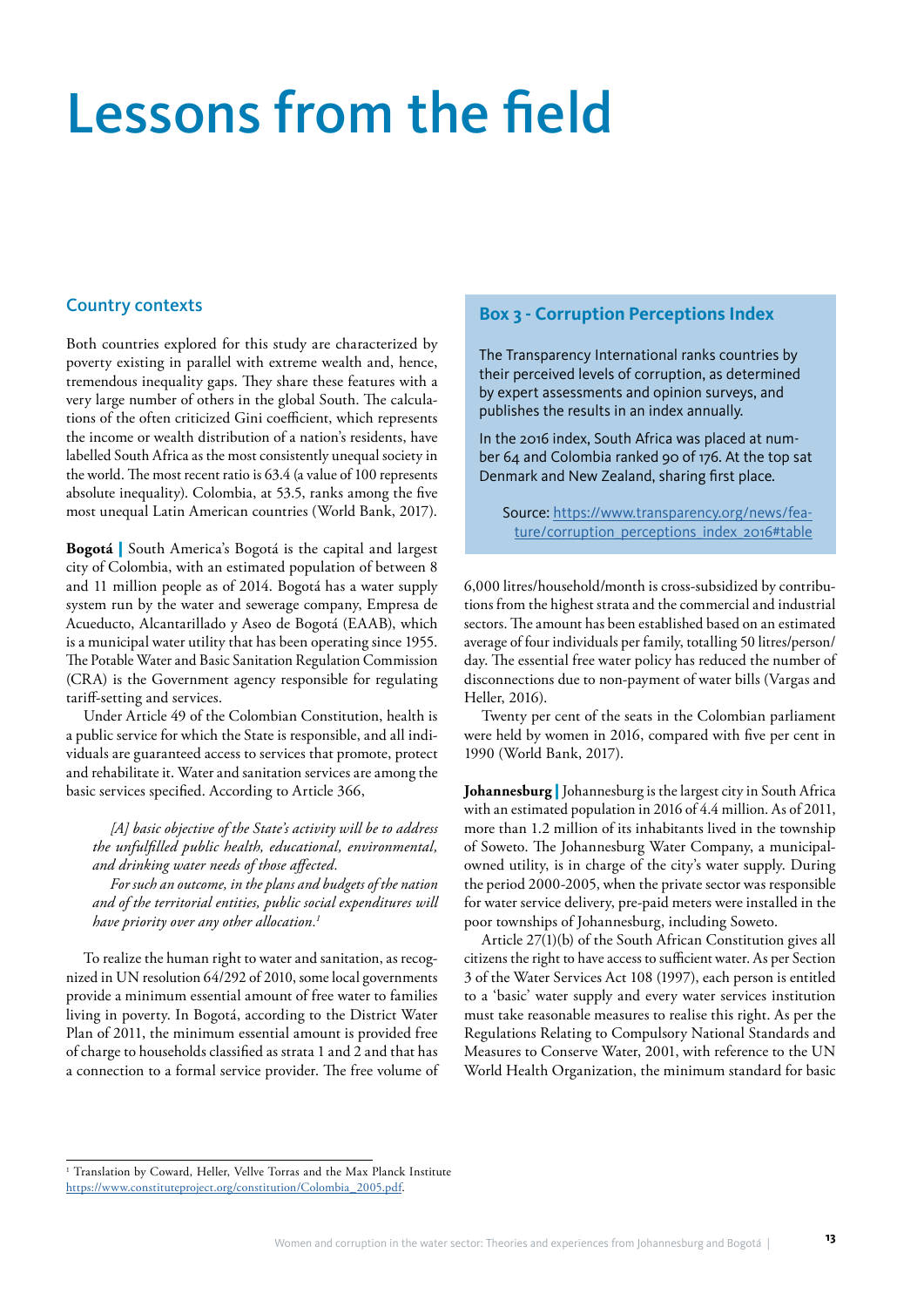water supply services is 25 litres /person/day, or 6,000 litres /household/month, for free, estimating an average of eight individuals per family. Above this amount, tariffs apply. The decision of the Johannesburg Water Company to limit the free water supply with a pre-paid meter system has been challenged, but in 2009, in the *Mazibuko case*, the Constitutional Court declared that this practice was neither unfair nor discriminatory.

Forty-two per cent of the seats in the South African parliament were held by women in 2016, compared with three per cent in 1990 (World Bank, 2017).

#### Experiences of, and attitudes to, corruption

**Access to water – a gendered responsibility** | In both Bogotá and Johannesburg, women consider themselves the main person responsible for ensuring domestic access to water. The respondents also testified that a lack of access to water sometimes forced them to fetch water from afar, making them feel at risk of crime and physical and sexual violence (Focus Group 2 Johannesburg, 2015). Having to wait in line by public water points puts them at risk of conflict and physical violence (Focus Group 2 Bogotá, 2015).

A great majority of water professionals surveyed, as well as the focus group respondents, testified to the constraints and stresses on women caused by the lack of access to water. "*It's a double role, the women pay more attention so that we have water, the men, the majority need it but they don't care, they go, they leave the home and if there is water – good – and if not, they go without washing and leave the kids there for us to solve*" (Focus Group 1 Bogotá, 2015).

In addition to having to cater for the family, it was also highlighted that women's personal hygiene and sanitary needs require more water than men's – in particular during menstruation. "*Especially during that time of the month, we need to bath often … [girls and women] need to take a bath twice or three times a day. What happens when there's no water or [we] don't have 10 Rands?*" (Focus Group 1 Johannesburg, 2015).

Considering that both Colombia and South Africa score relatively highly on the Corruption Perceptions Index, is it not surprising that that corruption was seen as endemic and omnipresent in both Bogotá and Johannesburg. Bribes solicited by frontline staff were the most common types of corruption the respondents had encountered. Absence of transparency and access to information regarding the water system and the cost of services was also pointed out. Extensive problems with malfunctioning equipment and infrastructure were perceived as generating many opportunities for corrupt practices related to the reading of water meters and reparation of pumps and pipes.

According to the respondents in Soweto, Johannesburg, the water company cut back on costs by providing sub-standard equipment, resulting in low sustainability and insecure water provision, reinforcing a situation where the women accessed water at the mercy of the company staff (Focus Group 2 Johannesburg, 2015; Focus Group 3 Johannesburg, 2015). Similarly, in Bogotá the respondents perceived the situation such that the water company staff had changed the water meters to increase the consumer cost and to generate revenue for the company (the customers have to pay for the instalment of the new water meter). One respondent had her meter changed three times within a period of five years (Focus Group 4 Bogotá, 2015).

Furthermore, it was believed that the complexity of the system was used purposefully by the water company staff to increase the price of water for their own benefit or for the benefit of the water company. "*Since it doesn't show on your tag the amount, they probably give you water for [the worth of] less money … by the time they go home they have R6000 in their pockets because they have taken money from all of us because we don't know how much money water we are buying*" (Focus Group 3 Johannesburg, 2015). "*We don't know what they charge for on the receipt, that is, there is not a good culture of information … really no one knows!*" (Focus Group 2 Bogotá, 2015). For respondents living in rental apartments, not having access to the receipt generated suspicions that landlords were taking out excessively high fees for personal profit.

In addition, the perception that the complaint mechanisms were cumbersome and 'corrupt' made the request for redress from the company a frustrating experience, effectively discouraging the respondents in both cities from reporting irregularities or problems.

**Unfair system: Need as main incentive and rationaliszation of corrupt behaviour** | The large majority of the respondents in Bogotá and Johannesburg condemned corruption and were well aware of the profound negative effects corruption has on their lives and societies: "*Corruption is not something affecting only your family but it also affects the entire community or the environment where corruption is taking place*" (Focus Group 1 Johannesburg, 2015). In Bogotá, the respondents agreed that one should not take part in corruption and that bribing officials, for example, reinforced an unjust and irrational system.

Even so, the participants in five out of the nine focus groups admitted to having engaged in corruption themselves. The discussions clearly indicated that the motivation varied with the circumstances, the purpose and the type of corruption. Two main types of rationalizations were used to explain their own participation in corrupt practices:

- 1. A corrupt system demands corrupt acts: corruption is allencompassing and systemic, institutionalized, a collective action problem and a social *norm*;
- 2. The behaviour was to satisfy a basic *need*, not for profit.

According to the interviewees, grand corruption at the top sanctions corruption at lower levels and forces water users – especially the poor – to engage in need-corruption to access basic resources that, partly as a result of corruption, are scarce and competed over. A clear distinction was made both in Johannesburg and Bogotá between corrupt acts born out of necessity (need) and corrupt behaviours with the aim of generating personal profit or other personal benefits (greed).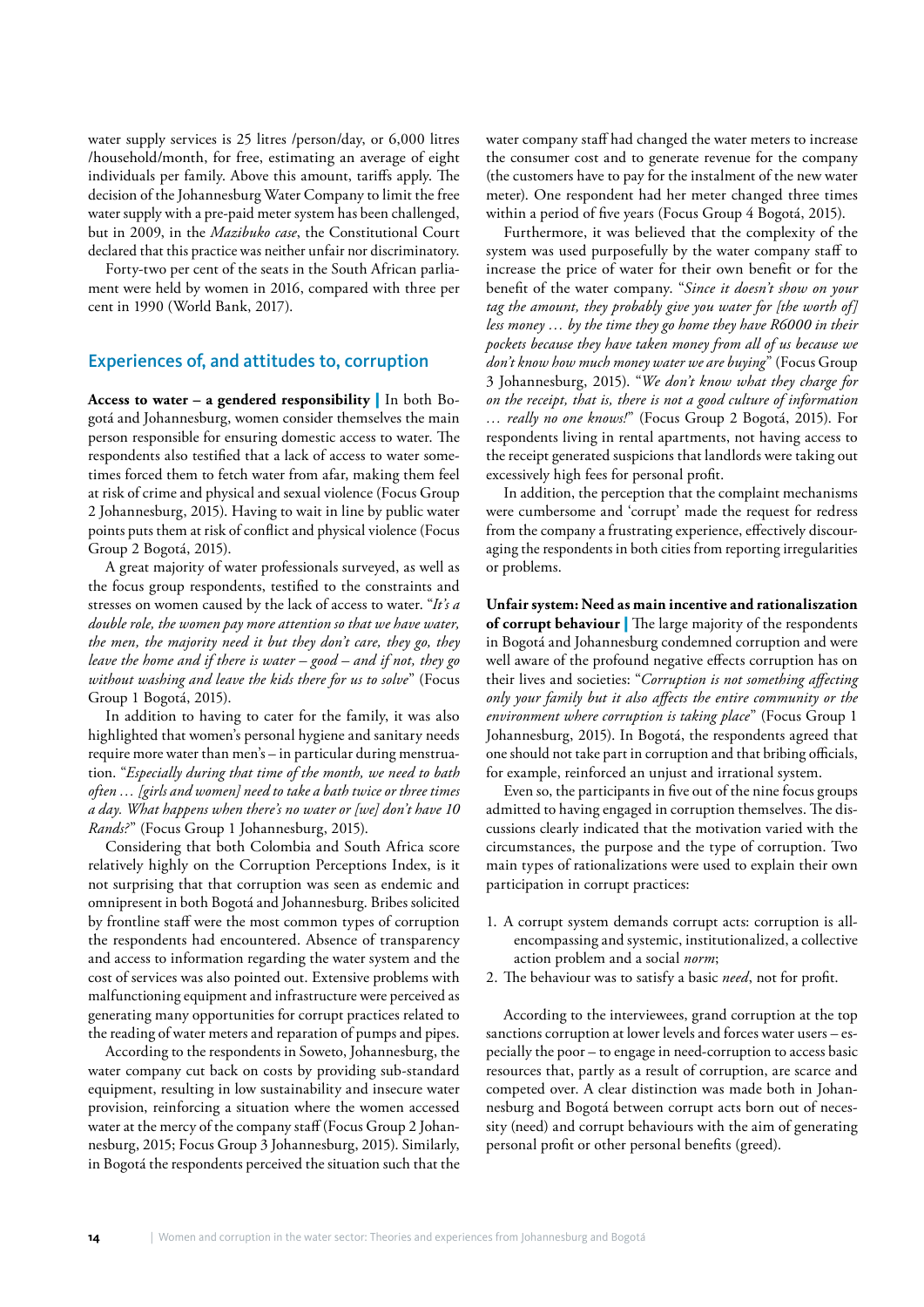In a typical need/greed example, one's own engagement in petty corruption was justified by not seeing this behaviour as corrupt, or at least not regarding it as *equally* corrupt as the water utility staff soliciting or accepting a bribe, if it was paid to protect the family's access to water for basic consumption. The respondents regarded this conduct as necessary to counteract an unfair system. Yet, if a water user paid bribes to protect access to water for personal economic gain, for example to secure water for a carwash, then both parties were seen as equally corrupt. The latter example was thus condemned as 'greed'.

Furthermore, the respondents in Bogotá expressed very strongly that the concept of corruption was closely related to [the absence of] fairness and justice: "*If we look at corruption from the legal perspective, everything is 'corrupt', but if we look at it from a moral perspective there are things that are not 'corrupt'*" (Focus Group 2 Bogotá, 2015). Therefore, the appropriation of public goods and resources by an individual for personal gain, as well as the failure of institutions to fulfil their responsibilities, were all defined as corruption since both resulted in social, cultural, economic and political exclusion and injustice. Since one of the main responsibilities of the government, both local and national, is to provide services such as water, health, education and security, the failure to fulfil this responsibility was therefore seen as corruption.

It should be added that in Johannesburg, several of the interviewees did not regard tampering with one's water meter to be a corrupt act, based on the argument that access to water is a human right and so the entire volume consumed should be free of charge: "*In the olden days we use to get water for free and why now, suddenly we must pay, it's our right. Yes for some people [tampering with meters] is like that and not corruption as such"* (Focus Group 2 Johannesburg, 2015).

**Greed-based corruption** | Overall, respondents to this study did not see women as incorruptible. For instance, several of the surveyed professionals observed that with an increasing number of women in positions of power, women tended to adopt corrupt behaviours over time. In high ranking positions, there may be peer pressure to engage in corrupt practices and officials sometimes have to choose between conforming to corrupt practices or being bullied or kicked out of office.

In the focus group containing female landlords in Johannesburg, there was a clearly positive view on paying bribes and becoming an accomplice to the water utility's agent. Respondents acknowledged that they personally benefited from gaining access to unlimited water each month: "*Corruption makes our lives easy ... because we don't have to buy more water and I don't have to spend more than R400 a month for water*" (Focus Group 3 Johannesburg, 2015). Their main concern was not with the consequences of corruption for the general service delivery but that the corrupt practices might cause them problems in the future, as they expected the water utility to make it increasingly difficult for them to get away with it: "*They might come up with another way of tightening the system more, which will be difficult for us to corrupt. Because we are busy corrupting and damaging*  *we're thinking that we're living a good life, and we don't know what they are coming up with – like ideas they will come up with to stop the corruption. Maybe in a long run they might come up with a solution that will stop corruption for good now*" (Focus Group 3 Johannesburg, 2015).

**Gender roles shape women's opportunities** | A strong theme among this study's respondents was that gender roles and stereotypical ideas about men's and women's aptitude and opportunities to hold higher offices shaped their opportunities to engage in corrupt practices. As men tend to hold higher offices with more power and control over resources, they are able to take advantage of, for example, embezzlement. "*The woman don't have access to the higher levels and she don't have access to the money, the men are those that have access to the money. Half in the right pocket, half in the left pocket and the rest we take*" (Focus Group 2 Bogotá, 2015).

Power and inequality was another underlying theme. One survey respondent opined that if elected, women water committee members were not given power to influence decision making and management procedures; vested interests and corrupt male-dominated networks remained intact (Survey respondent 5, 2015). Another highlighted that, at times, women's representation in water users' committees was merely nominal since "*the involvement of women in many cases has been … policy compliance and has very little to do with reducing corruption*" (Survey respondent 2, 2015).

In addition, women seldom benefitted in the same way as men from being part of networks. "*When a woman starts ascending, she obviously steps on some toes … so then the men starts to condition her, that is, they are the ones who always have been in power since they are men, so the woman that has succeeded in getting up there and is there, is restrained*" (Focus Group 4 Bogotá, 2015). According to the respondents in Johannesburg, men also tend to have better social cohesion which is conducive to forming networks for illicit transactions and exchange of favours, while women are taught to see each other as rivals. "*Men have other strong men, their back up is very strong; that's why when they're corrupt it's not just one man it's a whole lot of other men; but with women I can only stand up on my own and the rest would be like 'we're scared' … men they stand together, no matter what*" (Focus Group 2 Johannesburg, 2015).

Yet, most of the water professionals as well as the focus group respondents opined that women in local organizations tend to be less corrupt than men because they 'felt' a greater social pressure to be honest and serve the community, and thus refrained from taking advantage of their positions. "*Women have proved trustworthy in managing funds [because they] have the future of their children at hand when managing resources and [are] always afraid of being imprisoned for misappropriation or ashamed [at] the community level*" (Survey respondent 4, 2015). Gendered expectations and roles were used to explain differences in behaviour: "*For men it's okay, like cheating, a man cheats, okay he's a man. [If a] woman cheats, ah! They call her derogatory names*" (Focus Group 3 Johannesburg, 2015). Likewise, some saw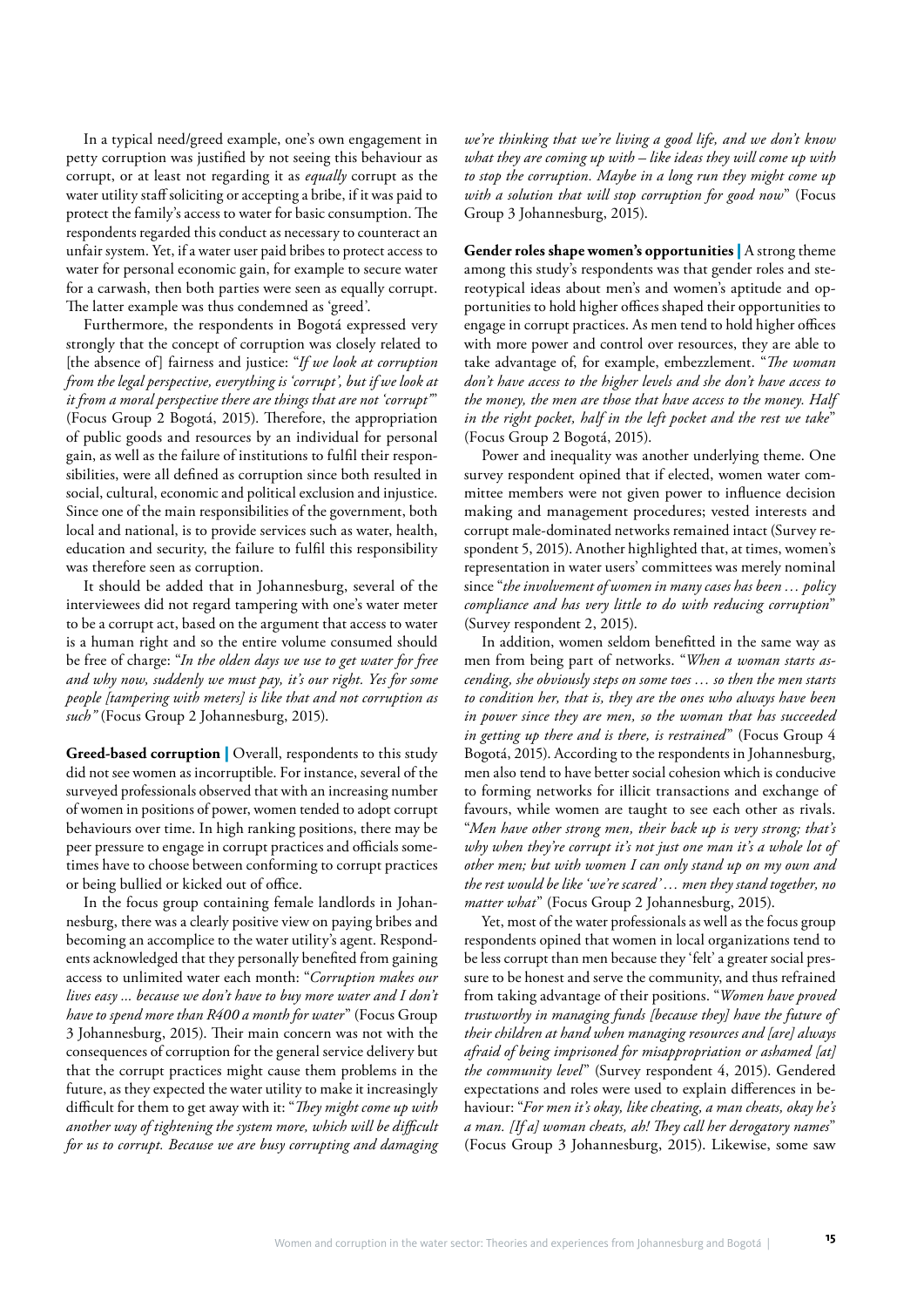female politicians as more likely to refrain from embezzling public resources for basic services, because they have a 'better understanding' than male politicians of women's struggles to ensure water access for the family. However, in Bogotá, the respondents argued that women from a wealthier background are less empathetic to the negative impacts of a lack of basic services on the lives of poor women, and thus are less concerned with the detrimental effects of corruption on public institutions.

### Sextortion: experiences in Bogotá and Johannesburg

The majority of the respondents did not perceive their experiences of corruption as linked to them being women. An exception, however, was the threat or use of physical violence to convince women to pay bribes; it was suggested that this was a specific female experience. In one focus group, women's weaker physical strength was referred to; it made them less able to defend themselves and therefore more at risk. "*If a man comes to me and say 'hey give me a R100, if you don't I'm going to slap you' I'm going to give [it to] him, because there's no way I'm going to beat a guy; whereas a guy can stand up for himself and he knows how to fight. We are affected by corruption not because we are weak but [more] fragile than [men] are*" (Focus Group 2 Johannesburg, 2015).

Another exception was the soliciting of sexual favours by male water utility staff. From the discussions in Johannesburg, sextortion seems to be common in a variety of situations where women need access to resources or services. One respondent expressed that "*[l]ooking for a job, the manager or the supervisor will ask you to sleep with him*" (Focus Group 1 Johannesburg, 2015). Not least in the role of water provider for the household, women may be subject to unwanted requests. As one woman put it; if I don't have money to bribe the water utility staff "*he will sexually abuse me because that's the only valuable thing I can give him*" (Focus Group 4 Johannesburg, 2015).

In Bogotá, sextortion was not brought up spontaneously; yet, when probed, a few of the respondents also knew of male staff having solicited sexual favours from women to provide them with water services: "*For the plumber to give them a little water, eh, forgive that I express myself so clearly, he fucked all those women, several women for him to give them water*" (Focus Group 1 Bogotá, 2015). One of the survey respondents explained that "*[m]en want sexual favours to deliver water and this is a form of corruption. Women, because of their vulnerability and inability to walk long distances to get water, also give in to men's demands in exchange for water*" (Survey respondent 2, 2015).

Yet, like many other aspects of corruption, the matter of sextortion is far from uncomplicated. Furthermore, the discussion of the topic in both the studied cities indicates that the distinction between need and greed is blurred. In one group, a woman said "*I'm an entrepreneur and [if] I want a tender to distribute water, like the pre-paid, I can sleep with one of the officials there and they will give me a tender… If you want a business, you need to bribe with money and sleep around*" (Focus Group 3 Johannesburg, 2015). In Bogotá, respondents in four of the five groups alluded to flirting being one of the ways women sought to convince male officials not to cut the water access: "*The engineer comes, or the person to cut the water, and right there they flirt with him and that and 'let's go inside' and so that he doesn't cut off the water … or 'give me your number' to go on a date*" (Focus Group 1 Bogotá, 2015); "*When they have come to cut the water or something like that, I dress up and flirt with them*" (Focus Group 3 Bogotá, 2015).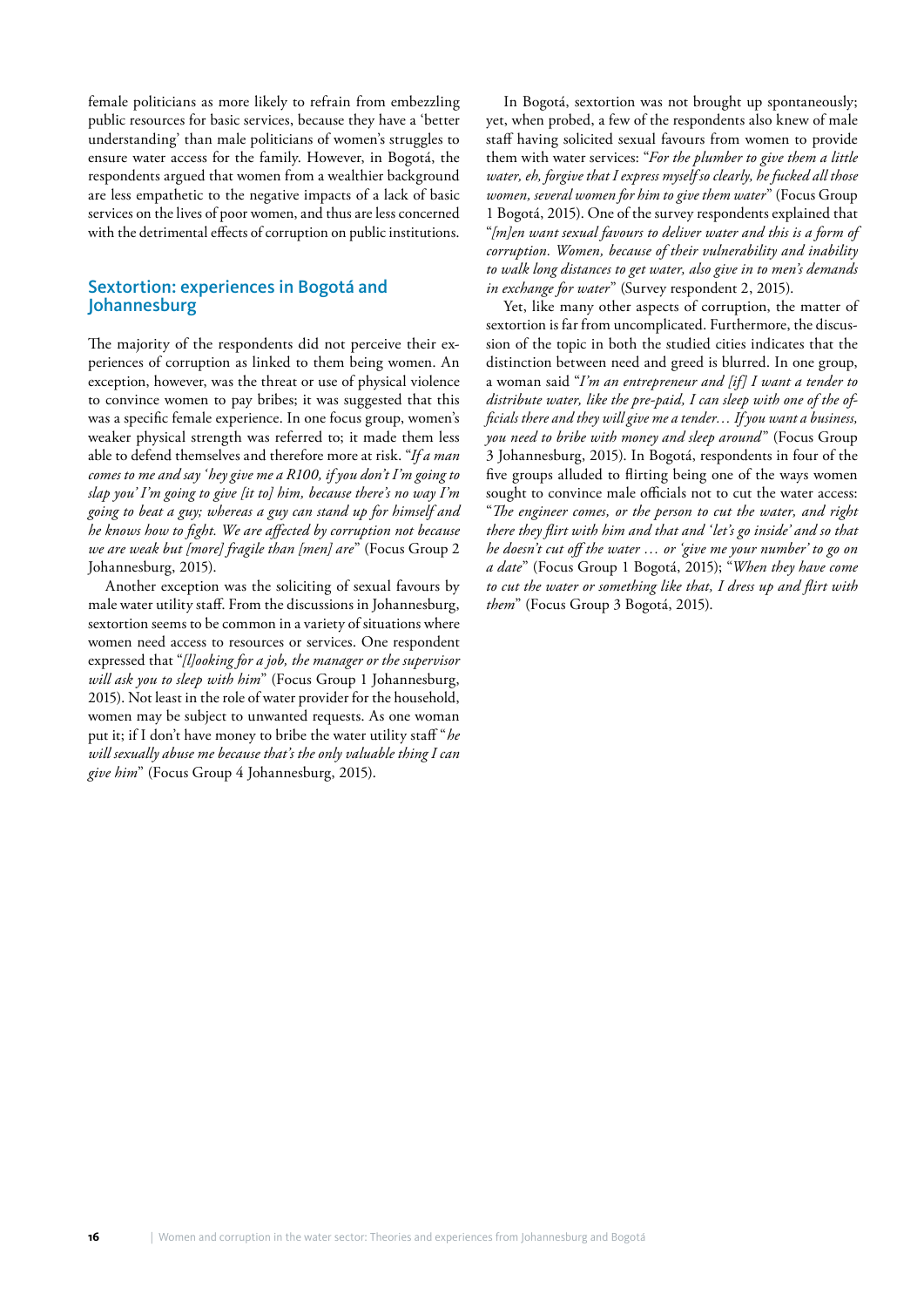### Discussion: Women and corruption in the water sector

### Need and greed, rationalization and opportunities

In Johannesburg as well as Bogotá, the respondents painted pictures of an unfavourable power balance between men and women, involving a clear division of tasks that perpetuate traditional gender roles. Girls are taught to take certain responsibilities relating to the household chores, and the securing of water is a major task. The availability and cost of water is a constant worry for many women. It is essentially up to them to rise early, walk the distance, stand in line, collect and store water; to recycle it (for instance to flush toilets with used water from the washing machine); to harvest rainwater; and be generally frugal with the resources. The social and cultural norms related to women's gendered roles result in them being seen as caretakers of the household, not as breadwinners and decision-makers.

Because the responsibility for water-related tasks in the household is a gendered one, girls and women are exposed to a range of corruption situations.

In both the studied countries, misconduct among the front office staff was viewed as the rules of the game. When it is perceived that 'everyone' bribes the water meter reader, the opportunity and private gain may trump the fear of women being punished harder than men in the same situation, although women – due to gender roles, social expectations and norms – may be less willing to take the risk of getting caught in corrupt transactions.

Furthermore, there were statements from respondents indicating that female customers may take the opportunity – if given – to tamper with the meter or flirt with water utility staff to obtain benefits such as a lowered bill or to hinder the water supply being cut.

Deeply engrained inequalities characterize the societies in both the countries studied, just as in the majority of the global South, and serve to incentivize engagement in corruption. The motivation behind the own behaviour may be related to an opportunity presenting itself, and/or to the view that the bribe is the only way to obtain a service and access the basic need for water. The respondents' actions were in some cases rationalized by referring to water as a basic need and a human right. Where water was regarded as an entitlement, and obtained for own household use only, there was also seemingly no condemnation of others who engaged in petty corruption.

The two case studies present a mixed picture, but most respondents agreed that women have less opportunities to engage in corruption in terms of being a formal part of the water sector. Because of its male domination, female staff may lack networks to engage in corruption and 'shadowy arrangements'. It was also mentioned that women do not have each other's backs, nor are they able to benefit from networks in the same way as men, and it may prove costlier for women to risk their relationship with civil society. However, there were cases alluded to where women were adapting to corrupt institutional cultures, taking advantage of the opportunities that came their way. Female landlords ensuring water access at a reduced price can be characterized as being motivated by greed.

### **Sextortion**

The extent of sextortion in the water sector in the two studied cities is not possible to determine; however, the fact that this was a recurring theme in most of the focus group discussions in Johannesburg indicates that it may be more common there than Bogotá. These experiences are all but invisible today, though they have a far-reaching impact on the reality that many women are subject to in order to access water for themselves and their families.

The experiences from Johannesburg raise questions over one dimension of the term sextortion: that it involves unwanted sexual activity. The opportunity to use sexual appeal towards male frontline staff could be viewed as a female privilege. However, there should be no mistake made in relation to the existence and severity of sextortion: sexual abuse is an expression of power and it is one of the ways that authority is misused 'for private gain'. Where respondents to this study suggested that flirting takes place as a means used by women to convince male officials not to cut the water supply, there is usually a very clear power imbalance between the utility representative and the woman in question. There may be instances where 'undeserved benefits' are illicitly acquired to the detriment of other water users, such as getting a more favourable meter reading, but the public officer remains in control of the situation. Such cases may be characterized as corruption motivated by greed but, all the same, they fall under the definition of sextortion. In the vast majority of cases, though, it appears that as they are responsible for securing water to the household, women may feel pressured to play along. Their participation in sextortion is hence motivated by the need to ensure access to a basic service.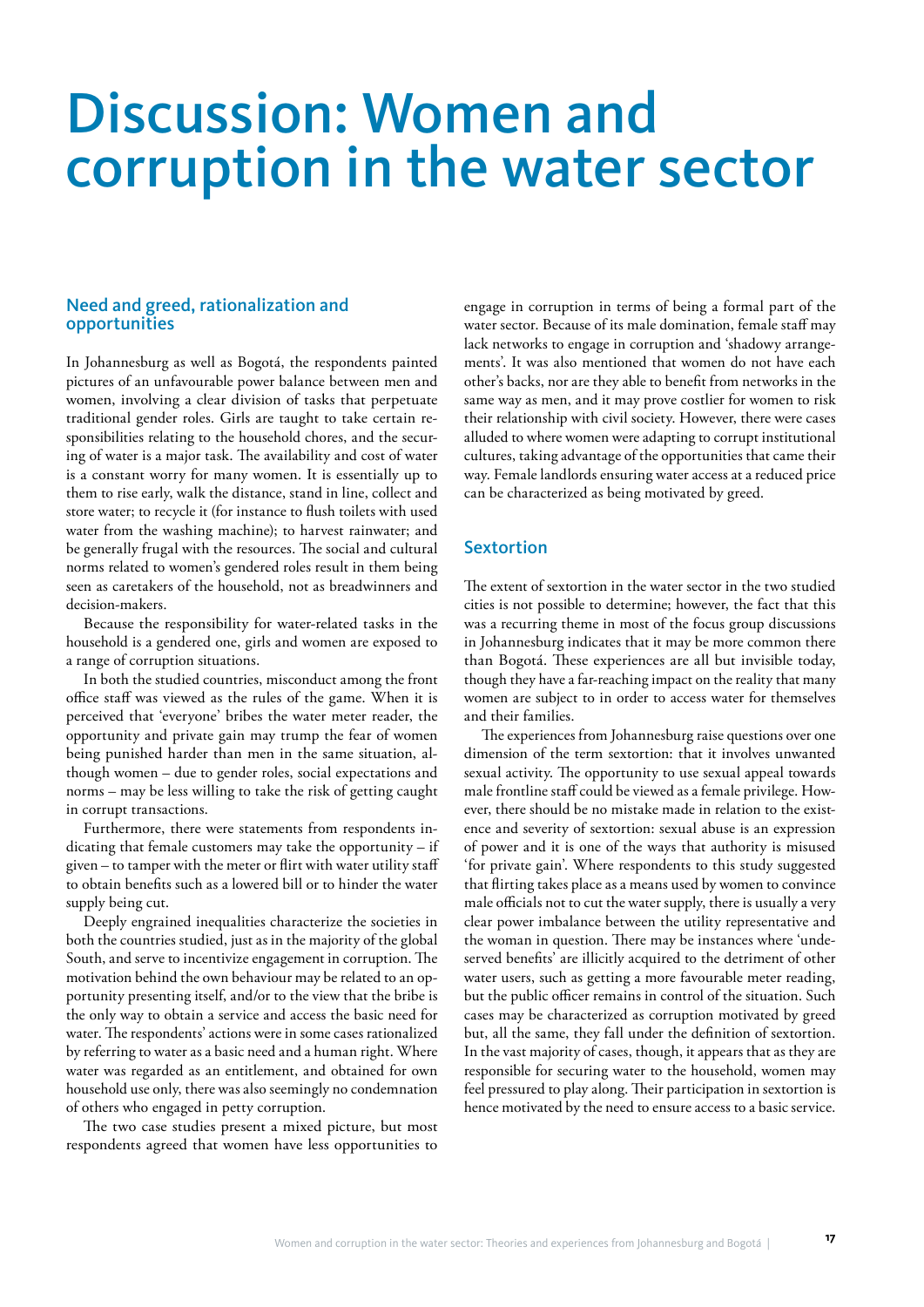### Implications for anti-corruption and integrity measures

Ever-louder demands for democratization and development resulted in the Arab Spring revolution and have been formulated in terms of "the absence of an agreed social contract" between state representatives and the people. Widespread perceptions of corruption are frequently associated with low public expenditure on services such as health, education, and low participation of women in both the labour market and politics (Mungiu-Pippidi, 2015). There is evidence that high and rising corruption increases income inequality and poverty, and that the consequences of corruption – skewed government spending, biased asset ownership and tax systems, inadequate targeting and reduced investments in social services – falls disproportionately on poor and vulnerable groups, to the benefit of the rich and powerful (Gupta, Davoodi and Alonso-Terme, 2002).

Where corruption is intrinsic to a society, solutions include increased empowerment of users' groups, consumer committees and civil society organizations, and a robust, free press (UNDP 2011). Mungiu-Pippidi (2013) stresses the importance of controlling corruption through building and reinforcing sustainable collective action networks to fight it. In this sense, the efforts should aim to overcome normative constraints of social capital and civic culture, and provide collective action networks so the corruption fighters are not isolated. Bauhr (2016: 2) argues that "widespread mobilization, or at least perceptions thereof, can be expected to facilitate collective action, as it would make mobilization not only less risky but also potentially more effective". However, this is contingent on there being a common and shared feeling that corruption is 'needed' to access a public service, rather than individual greed being the motivation.

To challenge corruption, one must therefore understand how it works in a specific environment, and what motivates people to engage in corrupt behaviour. Mungiu-Pippidi (2013) points to two important implications of this: First, importing anticorruption policies from developed to less-developed countries without contextualization will lead to poor institutional fit. Second, a general focus that includes the 'raising of awareness' is not sufficiently concrete.

Hence, in terms of access to water and gendered roles in securing water for the household, it is important to understand and acknowledge the need-based corruption in order to better design anti-corruption measures that work for and with women, and society in general. Bauhr (2016) argues that citizens are more likely to mobilize, become engaged and act when corrupt behaviour is necessary to gain access to public services and fair treatment. Such corruption victimizes people and exposes them to injustice. Greed corruption, on the other hand, leads to secrecy, demobilization and a propensity to 'free ride' on other citizens' anti-corruption efforts; one can reap the long-term collective benefits of others' abstention from, and engagement against, such corruption. The lack of transparency surrounding greed corruption undermines opportunities for broad-based engagement. Therefore, building on collective action theory, it can be concluded that the willingness to engage in anti-corruption efforts is highly sensitive to interpersonal trust, reciprocity and evidence that others will do the same. In other words, it seems more likely that interventions that target, for instance, the paying of petty bribes for accessing water are more successful. Women can be expected to jointly stand up against such everyday injustices that they perceive as 'the only way to get a basic service' if an anti-corruption drive is initiated that involves all households in their neighbourhood. In contrast, greed-based corruption is more difficult to mobilize against.

However, it is also argued that it is inequality that creates the environment for corruption, and that corruption accentuates the issues of inequality and powerlessness. Thus, societies need to address issues of inequality more forcefully, as corruption is just a symptom (Surendra, personal communication, 2017).

Gendered impacts of corruption are not limited to a specific sector or type of service, they have been documented in the health, education, justice, land and water sectors as well as in national politics (Alhassan-Alolo, 2007). Despite this, the large majority of anti-corruption initiatives, policies and legislation do not consider potential gendered differences (UNDP & UNIFEM, 2010), and women's participation in anti-corruption work is often not prioritized (UNDP, 2012). There is also a lack of sector specific studies. Comprehensive gender sensitive integrity strategies and research tailored to the water sector are urgently needed (UNDP, 2014).

As recognized in the Integrated Water Resources Management (IWRM) and Dublin Principles of 1992, women play a central role in providing, managing and safeguarding water. The gendered roles and special responsibilities that are associated with women in many societies make them subject to different forms of corruption in order to obtain water for the household's needs. In the capacity of water provider, women may also be expected to engage in corruption, sometimes in ways that are different to what men experience. It has been pointed out in this report that much of the gendered experience of corruption in the water sector is tainted by the feeling of being powerless in relation to an authority upon which one relies for the fulfilment of a basic need. But there are also examples of how a corrupt system can be beneficial, or perceived as such.

The gender dynamics of corruption are explored to an increasing degree today. Yet, specific examples of how gender can be integrated in anti-corruption and integrity work are lacking, particularly in the water sector.<sup>2</sup> The main challenge for a gender approach in integrity work is the need to address forms of corruption that affect women differently and/or more profoundly than men.

<sup>2</sup> One of the few examples are the Gender and Water Alliance's integrity courses and online discussions about gender and corruption in the water sector. For more information visit:

<http://genderandwater.org/en/gwa-activities/knowledge-sharing/e-conferences/gender-water-and-integrity>.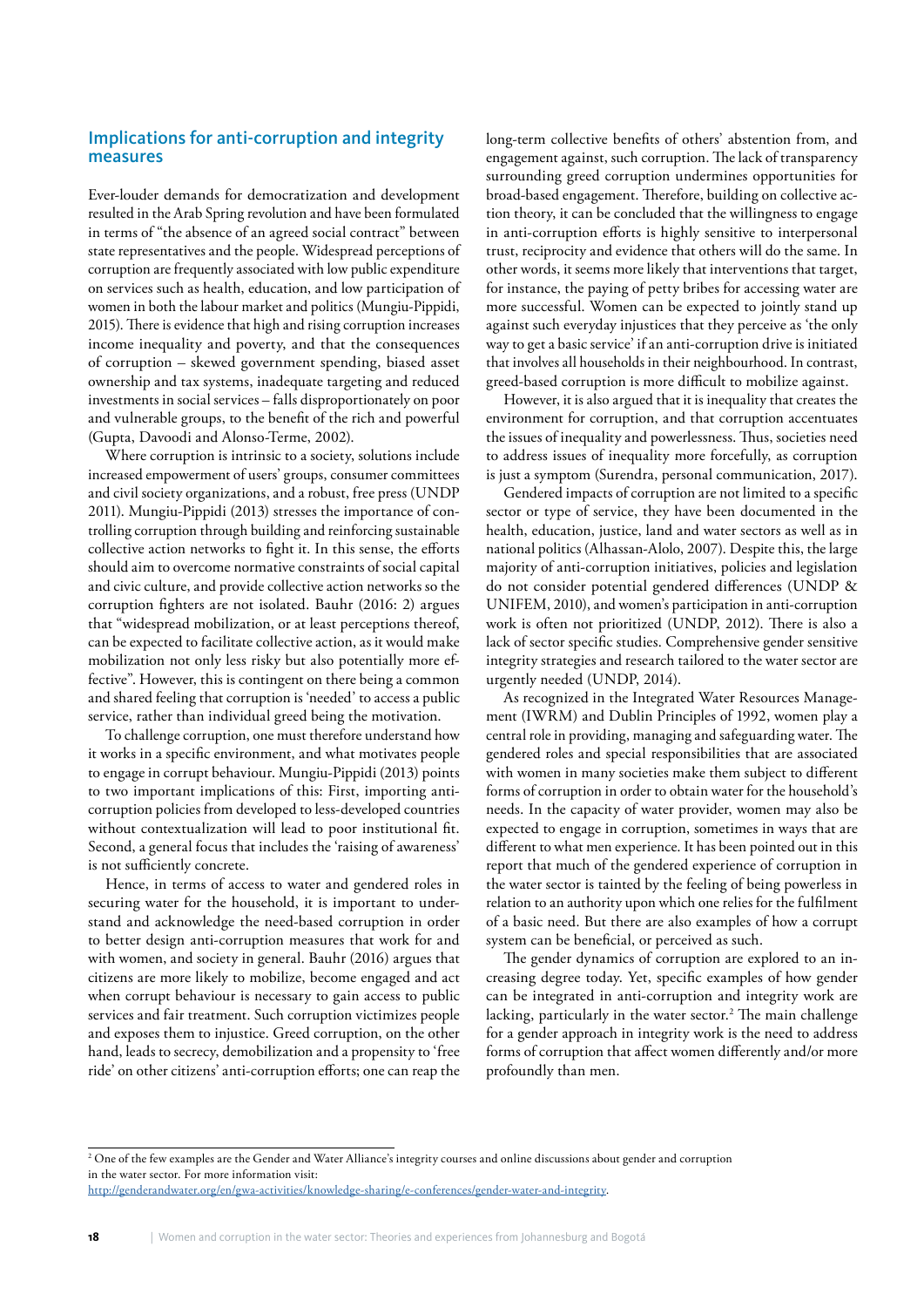Moreover, the findings from this study show that it is crucial to encourage discussion about how corruption is defined, and in what situations one may be exposed to corrupt behaviour. This can benefit a deeper understanding of how women are affected by corruption in their efforts to access water, and how socio-political norms and values shape perceptions about what behaviour is acceptable/unacceptable. However, one should be aware that 'corruption' may in some contexts be used as a catch-all concept that also refers to general economic grievances and democratic deficits (Bauhr, 2016).

To discourage corrupt actions and participation in corruption in the water sector, more female professionals and members of staff would not, in itself, lead to less corruption unless this is a result of democratic reforms. Employing more women, for instance as water meter readers and bill collectors, could, potentially, have a direct impact on women's experiences of sextortion; however, conclusions cannot be drawn from this study.

If an automated meter reading and data entry process is installed to replace a manual reading element, the impact of potentially corrupt agents is removed from the equation. Similarly,

such technical upgrades would effectively hinder the customers' involvement as a second principal in getting a lower water bill. However, mindful that a large proportion of end-users would be motivated out of need, it is not in everyone's interest to have to pay the actual tariff for the household's water consumption.

When developing anti-corruption strategies with a gender lens, it will be key to ensure that they do not overlook other factors that impact women and men's experiences of corruption, including how gender roles may intersect with other disadvantages that a person may have in a society, such as race, ethnicity and disability. It is also important that actors working to pursue integrity issues engage women and women's organizations in various initiatives as ambassadors for women's interests and experiences related to corruption, and support them, as well as individual women working in the water sector, as change agents in their specific contexts. While many aspects of this issue merit further investigation, it is clear that Agenda 2030 and the SDGs cannot be achieved unless gendered experiences of corruption in the water supply sector are addressed.

### **Box 4 - Specialized Training Module on Water Integrity and Gender**

The WGF defines water integrity as the adherence of water stakeholders and institutions to principles of good governance – transparency, accountability and participation, based on core values of honesty, equity and professionalism. The capacity building work highlights the linkages between gender and anti-corruption in the water sector for the purpose of enhancing the knowledge base, and ultimately improving the water governance systems. To strengthen water integrity in the MENA region, the WGF has tailor-made a programme together with regional and local partners to address the governance principles in water resource management and service delivery, with a focus on the gender dimension. The resulting training module on water integrity and gender was designed in 2015 and delivered during the alumni workshops. The objective was to increase the capacity of the

participants, including project partners, with regards to recognizing the different experiences of men and women towards corruption, and acting upon them.

The module first provided a general introduction on gender and water. After this, participants were asked to reflect on the situation in the MENA region and particularly in their specific countries, allowing them to share experiences and best practices to ensure women´s representation in decision making processes.

The second part of the module aimed to deepen the understanding among participants with respect to different impacts of corruption on men and women, and different expressions including sextortion. Participants were asked to discuss and reflect on how corruption may impact differently on men and women in the MENA region. The third part aimed to go beyond commonalities on the gender and corruption discussion. Participants were asked to reflect on the assumption of women being the 'fairer sex' by biological explanations, and if they find that attitudes to corruption are related to context and access to power.

The final part of the module consisted of the participants working in groups to discuss and identify how any given water integrity action plan could apply, and how best to integrate a gender approach in their work.

For further information, **[http://watergovernance.org/](http://watergovernance.org/programmes/water-integrity/water-integrity-capacity-building-programme-in-mena/) [programmes/water-integrity/](http://watergovernance.org/programmes/water-integrity/water-integrity-capacity-building-programme-in-mena/) [water-integrity-capacity-building](http://watergovernance.org/programmes/water-integrity/water-integrity-capacity-building-programme-in-mena/)[programme-in-mena/](http://watergovernance.org/programmes/water-integrity/water-integrity-capacity-building-programme-in-mena/)**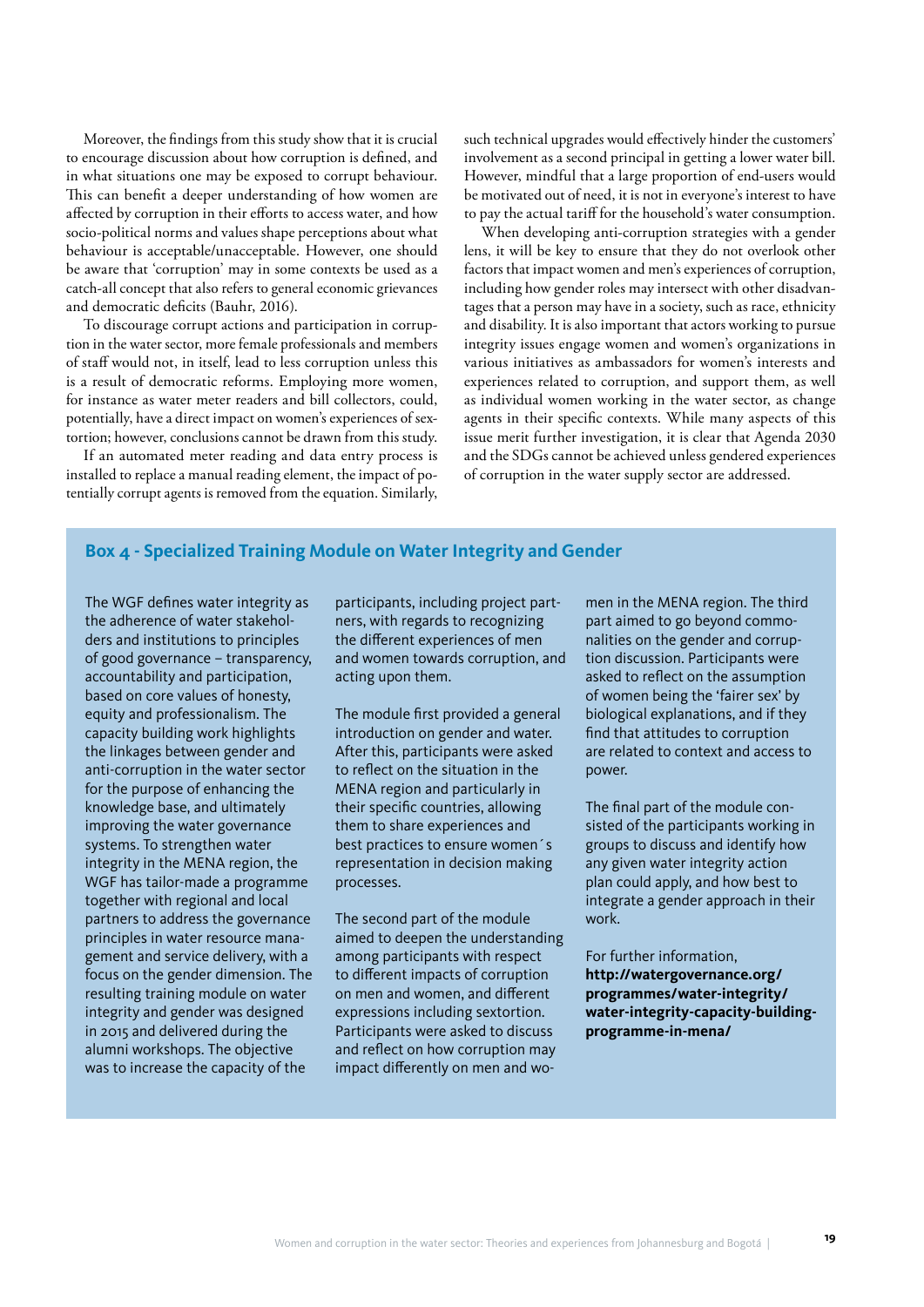## Conclusions

Based on the conceptual frameworks and empirical data drawn on in this report, tentative conclusions can be made about women's gendered experiences of, exposure and attitudes to, and engagement in corruption in the water sector. Addressing all these aspects involves nothing less than designing new approaches to governance in terms of norms and procedures applied within the water services sector. Due consideration must be paid to how the *accessing* of water may be a matter of paying bribes of different kinds, including its gravest form – sextortion – and how this has serious implications on making drinking water equitably available for all. This, in turn, must inform strategies for the *empowering* of women and girls so that they perceive themselves as rights-holders just as much as seeing the larger structures and systems behind corruption.

This report has sought to highlight the problem of 'sextortion' to ensure that it informs the debate, but it has only been able to scratch the surface. After being coined as a term by the IAWJ, sextortion has slowly gained recognition as a widespread problem. Within the water sector, where girls and women in many countries have traditional roles with respect to accessing and ensuring drinking water for the household, they remain at risk of exposure to this type of corruption. The express inclusion of sextortion as a concern in water integrity initiatives can provide a basis for addressing the specific dynamics and impacts of this gendered experience of corruption. Appropriate and targeted strategies to combat it need to be developed, alongside provision of support to victims. The inclusion of sextortion in corruption reporting and anti-corruption policies would provide a vital recognition of this form of abuse of power. In addition, further research of the factors influencing the extent and prevalence of sextortion in the water sector is necessary in order improve the strength of knowledge on this topic.

In conclusion, this report makes two key recommendations:

- 1. Because corruption takes many different forms along the water services supply chain, it demands context-based responses that consider the fact that the literature on the one hand does not support the existence of a 'fairer sex' but, on the other, stresses how engagement in corruption may be motivated by the need to secure water access on behalf of the family;
- 2. Varying expectations on women to pay bribes, subject themselves to sextortion or otherwise take part in illicit conduct, and how this is linked to their gendered responsibility for accessing drinking water, must be considered when designing anti-corruption policies as well as measures to enhance equity in water availability.

### Lessons learned from the Training on Water Integrity and Gender

The Specialized Training Module on Water Integrity and Gender (Box 4) was presented in all the regional alumni workshops and it was received with great interest and engagement by the participants. However, equal treatment of women in relation to men is not the basis for the construction of society in the MENA region, and a pre-requisite for the discussions was that the facilitators had a good understanding of this context. The programme designed a gender-mixed team to balance knowledge on the gender topic but also on regional-sensitive issues, which proved successful. It is worth noting that during the Women Alumni Regional workshop, the discussions were very vibrant and more open to acknowledging forms of corruption such as sextortion, which was not the case when the group was mixed men and women.

One of the main views expressed by participants was that women suffer disproportionately from corruption in the drinking water sector, in terms of higher costs to access services and resources, because of their responsibilities, work tasks and needs. Furthermore, women may be victimized because of sextortion.

Raising the issue of gender is only the first step, but developing gender equalizing strategies should be the next one. More research and experience sharing need to be ensured to address gender when designing and implementing a water integrity initiative.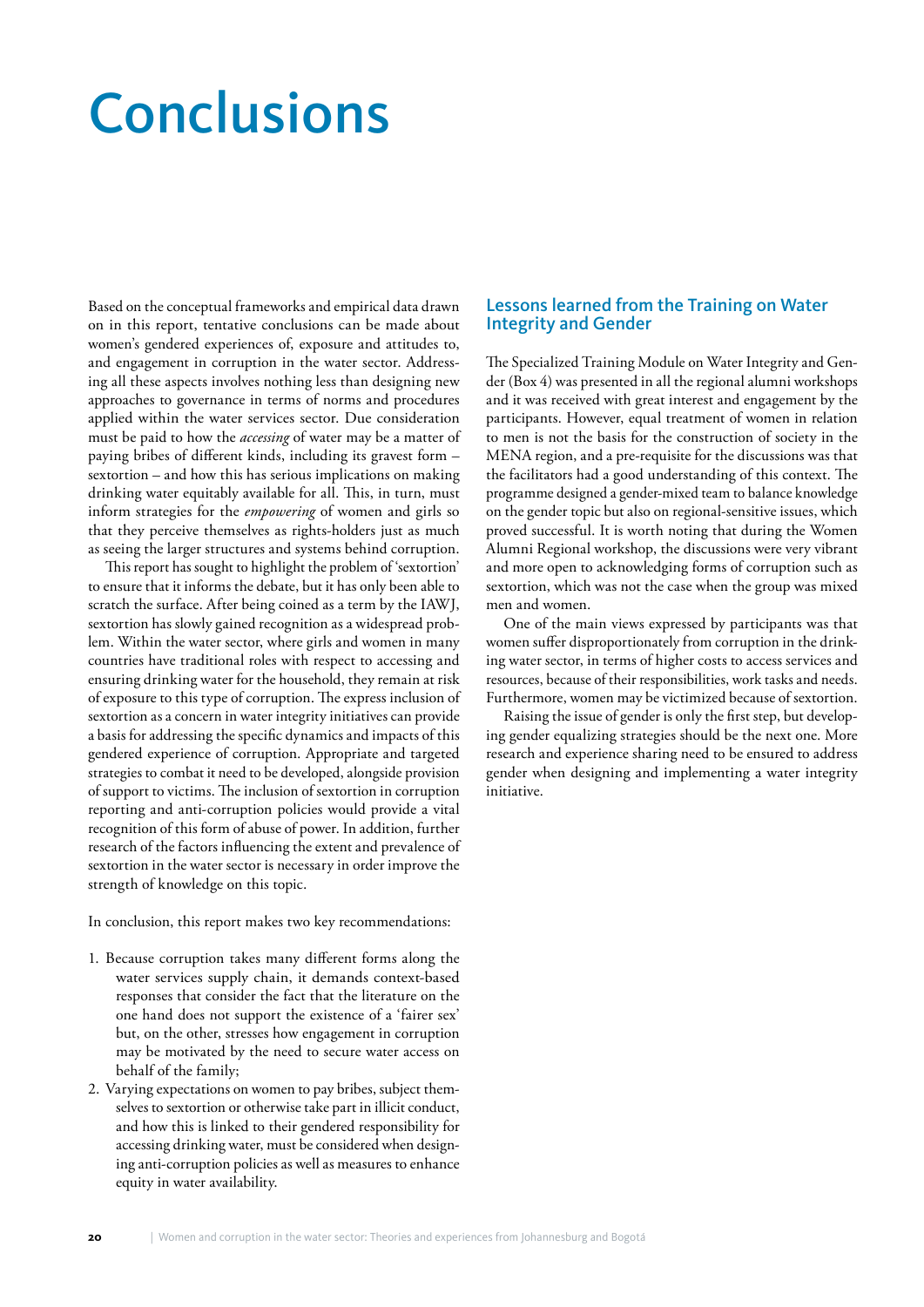### References

- ALATAS, V., L. CAMERON et al. 2009. Gender, culture, and corruption: Insights from an experimental analysis. *Southern Economic Journal* 75(3): 663-680.
- ALHASSAN-ALOLO, N. 2007. Corruption, Human Rights and Gender: An Empirical Investigation, Ghana. *Working paper commissioned by the Corruption and Human Rights Division*. Geneva: International Council on Human Rights Policy (ICHRP).
- BAILLAT, A. 2013. *Corruption and the human right to water and sanitation: Human right-based approach to tackling corruption in the water sector*. Geneva: WIN and WaterLex.
- BAUHR, M. 2012. Need or Greed Corruption. In: HOLMBERG, S. & ROTHSTEIN, B. (eds.) *Good Government. The Relevance of Political Science*. London: Edward Elgar Publishing.
- BAUHR, M. 2015. Need or Greed? Conditions for Collective Action Against Corruption. *Quality of Government and the Performance of Democracies Conference*. Gothenburg: Quality of Government Institute (QoG), University of Gothenburg.
- BAUHR, M. 2016. Need or Greed? Conditions for Collective Action against Corruption. *Governance* 30(4): 561-81.
- BECK, L. 2003. Democratization and the hidden public: The impact of patronage networks on Senegalese women. *Comparative Politics* 35(2): 147-169.
- BJARNEGÅRD, E. 2013. *Gender, Informal institutions and political recruitment: Explaining male dominance in parliamentary representation*. Palgrave Macmillan. DOI: 10.1057/9781137296740.
- BOEHM, F. 2015. U4 Brief: *Are men and women equally corrupt?* Bergen: Chr. Michelsen Institute - U4 Anti-Corruption Resource Centre.
- CRESSEY, D. 1953. *Other People's Money*. Montclair, N.J.: Patterson Smith.
- DAVIS, J. 2004. Corruption in Public Service Delivery: Experience from South Asia's Water and Sanitation Sector. *World Development* 32(1): 53-71.
- DOLLAR, D., R. FISMAN and R. GATTI 1999. Are Women Really the 'Fairer' Sex? Corruption and Women in Government. *Policy research report on gender and development working paper series*. Washington, D.C.: The World Bank.
- ESAREY, J. and G. CHIRILLO 2013. "Fairer Sex" or Purity Myth? Corruption, Gender, and Institutional Context. *Politics & Gender*, 9, 361-389.
- FRANK, B., J. GRAF LAMBSDORFF and F. BOEHM 2011. Gender and Corruption: Lessons from Laboratory Corruption Experiments. *European Journal of Development Research*, 23, 59-71.
- GITLIN, S. 2016. Sextortion Victims Are Not Guilty of Bribery. *The Global Anti-corruption Blog: Law, Social Science, and Policy* [Online]. [https://globalanti-corruptionblog.com/2016/07/22/](https://globalanti-corruptionblog.com/2016/07/22/sextortion-victims-are-not-guilty-of-bribery/) [sextortion-victims-are-not-guilty-of-bribery/](https://globalanti-corruptionblog.com/2016/07/22/sextortion-victims-are-not-guilty-of-bribery/) (Accessed December 2016).
- GOETZ, A. 2007. Political cleaners: Women as the new anticorruption force? *Development & Change* 38(1): 87–105.
- GROENENDIJK, N. 1997. A principal-agent model of corruption. *Crime, Law and Social Change*, 27, 207-229.
- GUPTA, S., H. DAVOODI and R. ALONSO-TERME 2002. Does corruption affect income inequality and poverty? *Economics of Governance*, 3, 23-45.
- HOSSAIN, N., C. MUSEMBI and J. HUGHES 2010. *Corruption, Accountability and Gender: Understanding the Connections.* New York: UNDP and UNIFEM.
- IAWJ 2012. *Stopping the Abuse of Power through Sexual Exploitation: What is sextortion?* Washington: International Association of Women Judges (AIWJ).
- KABEER, N. 2010. *Can the MDGs Provide a Pathway to Social Justice? The Challenge of Intersecting Inequalities*. New York: United Nations Development Programme (UNDP).
- KLITGAARD, R. 1988. *Controlling Corruption*. Berkeley: University of California Press.
- MASON, A. and E. KING 2001. *Engendering development through gender equality in rights, resources, and voice: A World Bank policy research report*. Oxford and Washington: Oxford University Press and World Bank. [http://documents.worldbank.org/curated/](http://documents.worldbank.org/curated/en/512911468327401785/Engendering-development-through-gender-equality-in-rights-resources-and-voice) [en/512911468327401785/Engendering-development-through](http://documents.worldbank.org/curated/en/512911468327401785/Engendering-development-through-gender-equality-in-rights-resources-and-voice)[gender-equality-in-rights-resources-and-voice](http://documents.worldbank.org/curated/en/512911468327401785/Engendering-development-through-gender-equality-in-rights-resources-and-voice) (Accessed September 2017).
- MUNGIU-PIPPIDI, 2013. A. Controlling Corruption Throught Collective Action. *Journal of Democracy*, 24(1), 102–115.
- MUNGIU-PIPPIDI, A. 2015. *The Quest for Good Governance: How Societies Develop Control of Corruption*, Cambridge: Cambridge University Press.
- OSTROM, E. 1998. A Behavioral Approach to the Rational Choice Theory of Collective Action. *American Political Science Review*  92(1): 1–22.
- PERSSON, A., B. ROTHSTEIN and J. TEORELL (2013). Why anticorruption reforms fail-systemic corruption as a collective action problem. *Governance*, 26(3): 449–471.
- PLUMMER, J. 2012. *Diagnosing corruption in Ethiopia: perceptions, realities, and the way forward for key sectors*. Washington, D.C.: World Bank.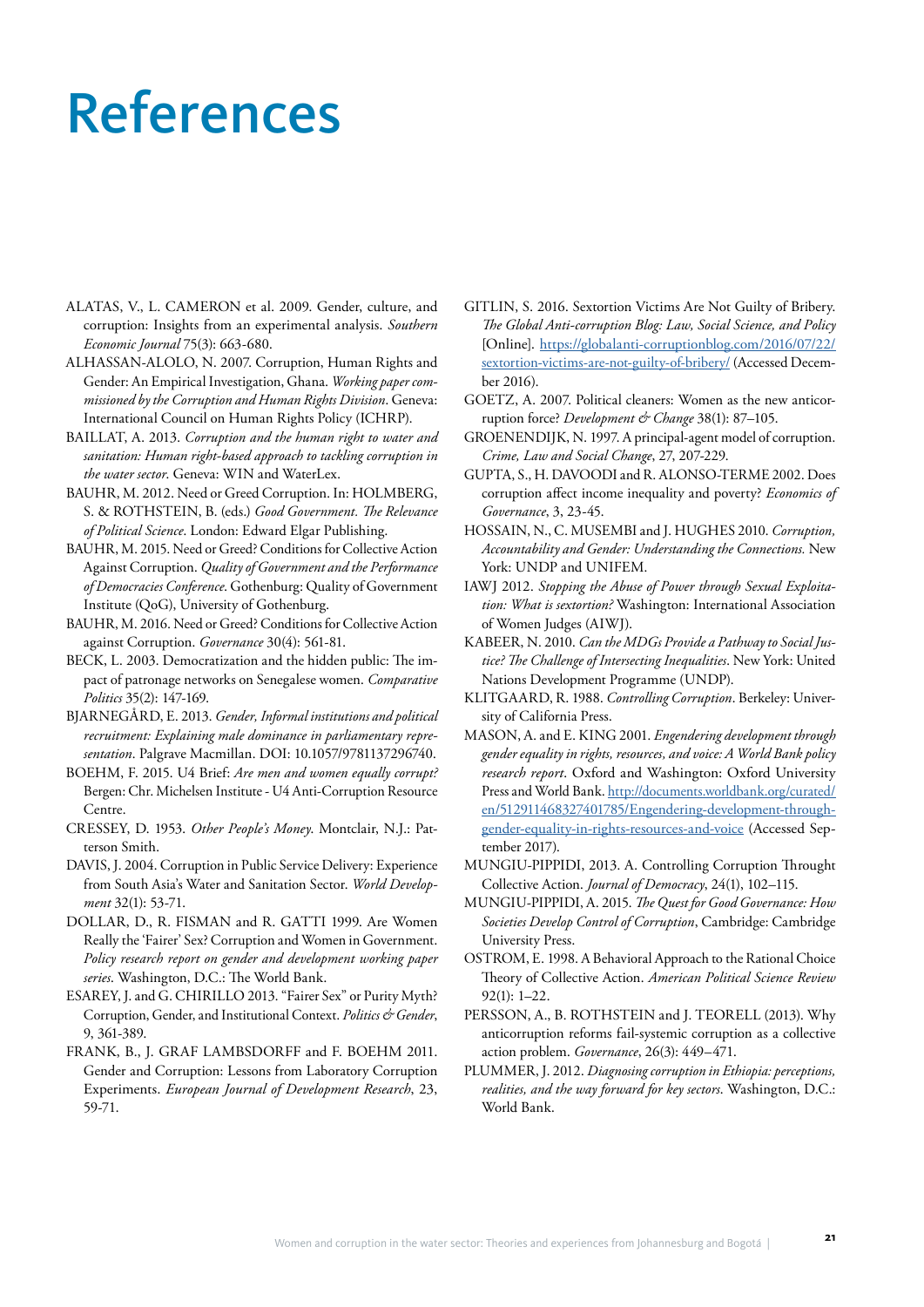- PLUMMER, J. and P. CROSS 2006. *Tackling Corruption in the Water and Sanitation Sector in Africa: Starting the Dialogue.*  Washington, D.C.: The World Bank Water and Sanitation Program - Africa.
- ROSE-ACKERMAN, S. 1978. *Corruption: A Study in Political Economy*. New York: Academic Press.
- ROSE-ACKERMAN, S. and R. TRUEX 2012. Corruption and Policy Reform. *Yale Law & Economics Research Paper* No. 444.
- ROTHSTEIN, B. 2015. *The Quality of Government Institute: Report for the first ten years of a Research Programme at University of Gothenburg*. Gothenburg: Department of Political Science, Gothenburg University.
- SCHULZE, G. and B. FRANK 2003. Deterrence versus intrinsic motivation: Experimental evidence on the determinants of corruptibility. *Economics of Governance*, 4, 143-160.
- SIM, B., N. BLANES, J. BOCKELIE et al. 2017. *Gender and corruption: A toolkit to address the 'add women and stir' myth*. Paris: OECD. [https://www.oecd.org/cleangovbiz/Integrity-Forum-](https://www.oecd.org/cleangovbiz/Integrity-Forum-2017-SciencesPo-gender-corruption.pdf)[2017-SciencesPo-gender-corruption.pdf](https://www.oecd.org/cleangovbiz/Integrity-Forum-2017-SciencesPo-gender-corruption.pdf). (Accessed September 2017).
- SUNDSTRÖM, A. and L. WÄNGNERUD 2016. Corruption as an obstacle to women's political representation: Evidence from local councils in 18 European countries. *Party Politics* 22(3): 354-69.
- SUNG, H. 2003. Fairer Sex or Fairer System? Gender and Corruption Revisited. *Social Forces* 82, 705-725.
- SUNG, H. 2012. Women in government, public corruption, and liberal democracy: A panel analysis. *Crime, Law and Social Change*, 58, 195-219.
- SWAMY, A., S. KNACK, Y. LEE, Y. and O. AZFAR 2000. Gender and corruption. *World Bank Working Paper Series*. Maryland: IRIS Center, University of Maryland.
- TEORELL, J. 2007. Corruption as an Institution: Rethinking the Nature and Origins of the Grabbing Hand. *QoG Working Paper Series* 2007:5. Gothenburg: Department of Political Science, Göteborg University.
- TRANSPARENCY INTERNATIONAL 2008. *Global Corruption Report 2008: Corruption in the Water Sector*. Cambridge: Transparency International.
- TRANSPARENCY INTERNATIONAL 2013. *Global Corruption Barometer*. Berlin: Transparency International.
- TRANSPARENCY INTERNATIONAL 2016a. *What is corruption?* [http://www.transparency.org/what-is-corruption#define.](http://www.transparency.org/what-is-corruption#define) (Accessed September 2017).
- TRANSPARENCY INTERNATIONAL 2016b. *Sextortion: undermining gender equality.* Transparency International online [http://www.transparency.org/news/feature/sextortion\\_undermin](http://www.transparency.org/news/feature/sextortion_undermining_gender_equality)[ing\\_gender\\_equality](http://www.transparency.org/news/feature/sextortion_undermining_gender_equality) (Accessed September 2017).
- TREISMAN, D. 2007. What Have We Learned About the Causes of Corruption From Ten Years of Cross-National Empirical Research? *Annu. Rev. Polit. Sci.* 10(1): 211–44.
- UNDP (United Nations Development Programme) 2008. *Corruption and development: anti-corruption interventions for poverty reduction, realization of the MDGs and promoting sustainable development*. New York: UNDP.
- UNDP 2011. *Fighting Corruption in the Water Sector: Methods, Tools and Good Practices*. New York: UNDP.
- UNDP 2012. *Seeing Beyond the State: Grassroots Women's Perspectives on Corruption and Anti-Corruption*. New York: UNDP.
- UNDP 2014. *Gender and Corruption in Latin America: Is there a link?* Panama: UNDP Regional Centre for Latin America and the Caribbean (UNDP RCLAC).
- UNDP OSLO GOVERNANCE CENTRE, UNDP WATER GOVERNANCE FACILITY AT SIWI & WATER INTEG-RITY NETWORK 2013. *User's Guide on Assessing Water Governance*. In: JACOBSEN, M. & WILDE, A. (eds.). Oslo: UNDP.
- UNDP & UNIFEM 2010. Corruption, Accountability and Gender: Understanding the Connections. *Primers in gender and democratic governance No 5.* New York: UNDP & UNIFEM.
- UNFPA, UNDP, UNICEF & UN WOMEN 2012. *Ampliando la Mirada: la Integración de los Enfoques de Género, Interculturalidad y Derechos Humanos en la Programación para el Desarrollo*. Santiago de Chile: United Nations.
- UNICEF & WHO 2012. *Progress on Drinking Water and Sanitation: 2012 Update*. New York/Geneva: WHO/UNICEF Joint Monitoring Programme for Water Supply and Sanitation.
- UN WOMEN 2015. *Gender mainstreaming: Concepts and definitions*. UN Women Online. Available: [http://www.un.org/womenwatch/](http://www.un.org/womenwatch/osagi/conceptsandefinitions.htm) [osagi/conceptsandefinitions.htm](http://www.un.org/womenwatch/osagi/conceptsandefinitions.htm) (Accessed September 2017).
- VARGAS, L. & L. HELLER 2016. Determinants in implementing a public policy for an essential volume of free water in Bogotá and Medellín, Colombia. *Ciênc. saúde coletiva*, 21.
- WEDO (Women's Environment and Development Organization) 2003. *Untapped Connections: Gender, Water and Poverty*. New York: WEDO.
- WIN (WATER INTEGRITY NETWORK), 2015. What is corruption in the water sector. Water Integrity Network Online March 11, 2015. [http://www.waterintegritynetwork.net/2015/03/11/](http://www.waterintegritynetwork.net/2015/03/11/what-is-corruption-in-the-water-sector/) [what-is-corruption-in-the-water-sector/](http://www.waterintegritynetwork.net/2015/03/11/what-is-corruption-in-the-water-sector/) (Accessed September 2017).
- WONG, M. 2017. Public spending, corruption, and income inequality: A comparative analysis of Asia and Latin America. *International Political Science Review*, 38, 298-315.
- WORLD BANK 2015. Spotlight 1: When corruption is the norm. *World Development Report 2015: Mind, Society, and Behavior*. Washington, D.C.: The World Bank.
- WORLD BANK 2017. *World Development Indicators 2013.* Washington, D.C.: World Bank. [http://data.worldbank.org/indicator/](http://data.worldbank.org/indicator/SG.GEN.PARL.ZS) [SG.GEN.PARL.ZS.](http://data.worldbank.org/indicator/SG.GEN.PARL.ZS) Accessed September 2017.
- WÄNGNERUD, L. 2012. Why women are less corrupt than men. In: HOLMBERG, S. & ROTHSTEIN, B. (eds.) *Good Government: The Relevance of Political Science.* Cheltenham: Edward Elgar.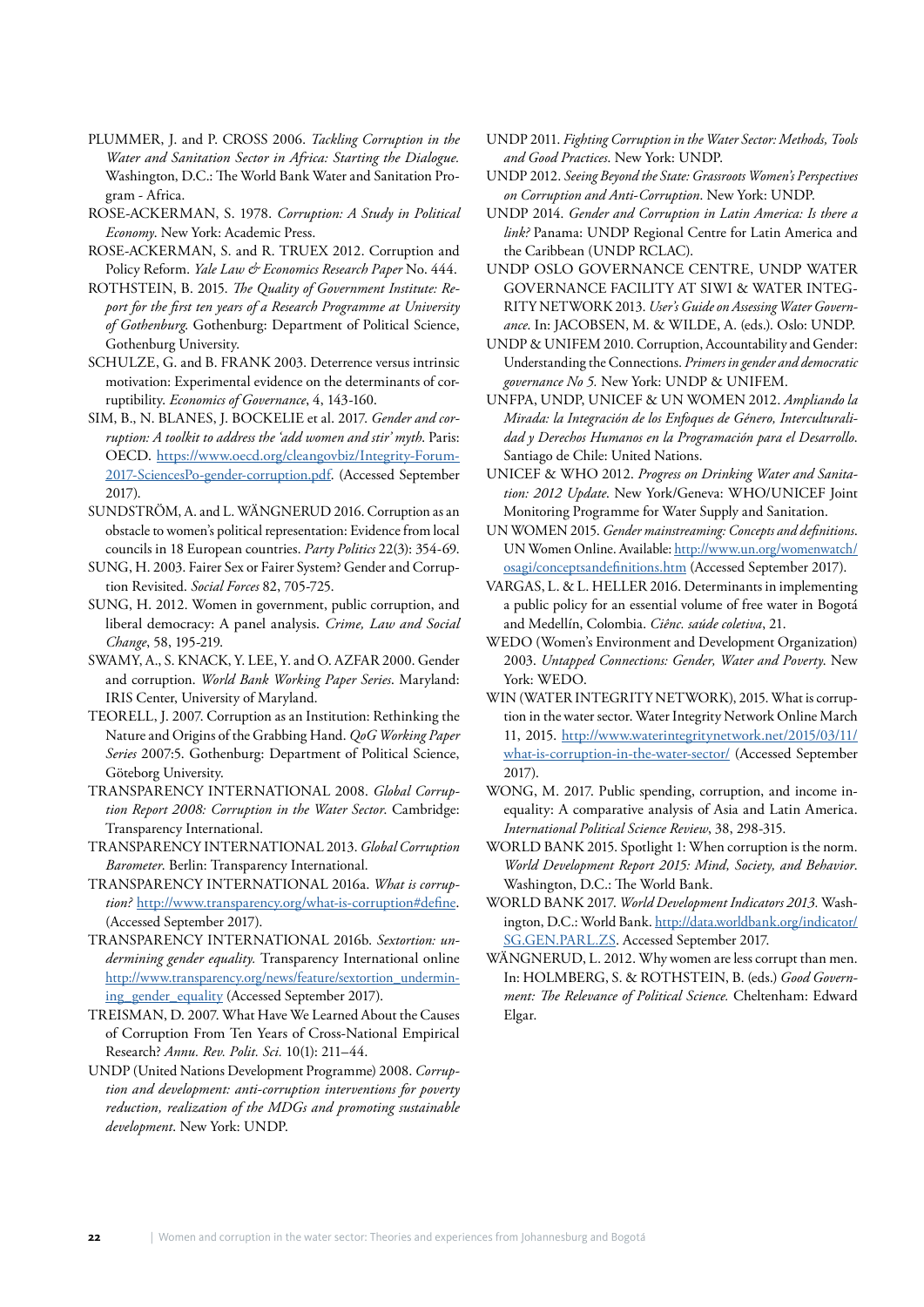Water Governance Facility Reports – Available <http://watergovernance.org/resources/>

Water Governance Facility Report No 1 (2012) Human rights-based approaches and managing water resources: Exploring the potential for enhancing development outcomes.

Water Governance Facility Report No 2 (2013) Mutual Rights and Shared Responsibilities in Water Services Management: Enhancing the User-Provider Relation.

Water Governance Facility Report No 3 (2013) Groundwater Governance in India: Stumbling Blocks for Law and Compliance.

Water Governance Facility Report No 4 (2014) Mainstreaming Gender in Water Governance Programmes. From Design to Results.

Water Governance Facility Report No 5 (2015) Vulnerability Reduction and Portfolio Approach - Key Aspects for Assessing Effective Water Adaptation

Water Governance Facility Report No 6 (2016) Water Integrity Capacity Development – Reflective Review of Approach and Impact of Training Courses

Water Governance Facility Report No 7 (2017) Lessons From the Field report – GoAL WaSH. The process of developing the water supply and sanitation strategy for emerging towns in Laos

Water Governance Facility Report No 8 (2017) Women and corruption in the water sector: Theories and experiences from Johannesburg and Bogotá